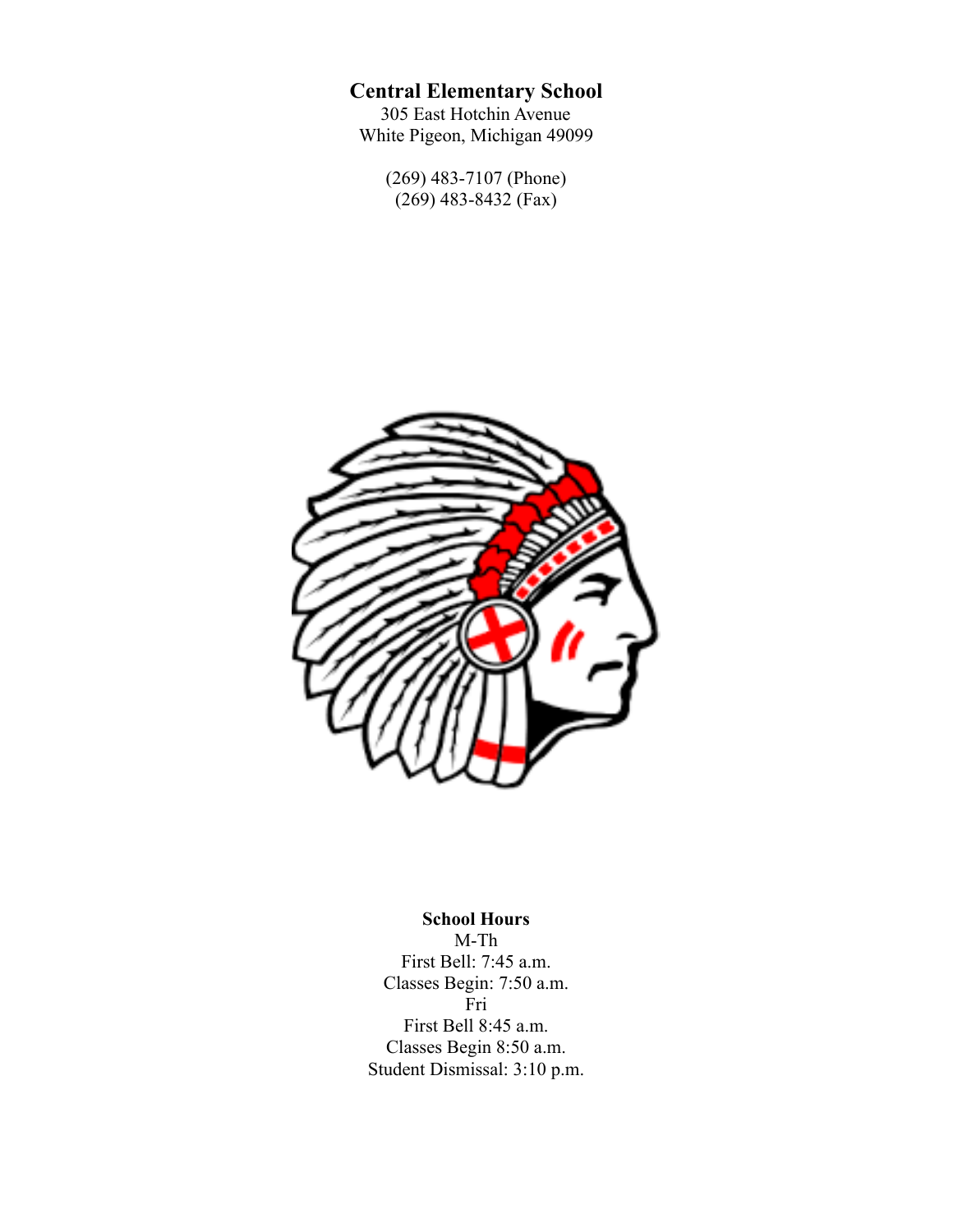## **Table of Contents**

| Search and Seizure |  |
|--------------------|--|
|                    |  |
|                    |  |
|                    |  |
|                    |  |
|                    |  |
|                    |  |
|                    |  |
|                    |  |
|                    |  |
|                    |  |
|                    |  |
|                    |  |
|                    |  |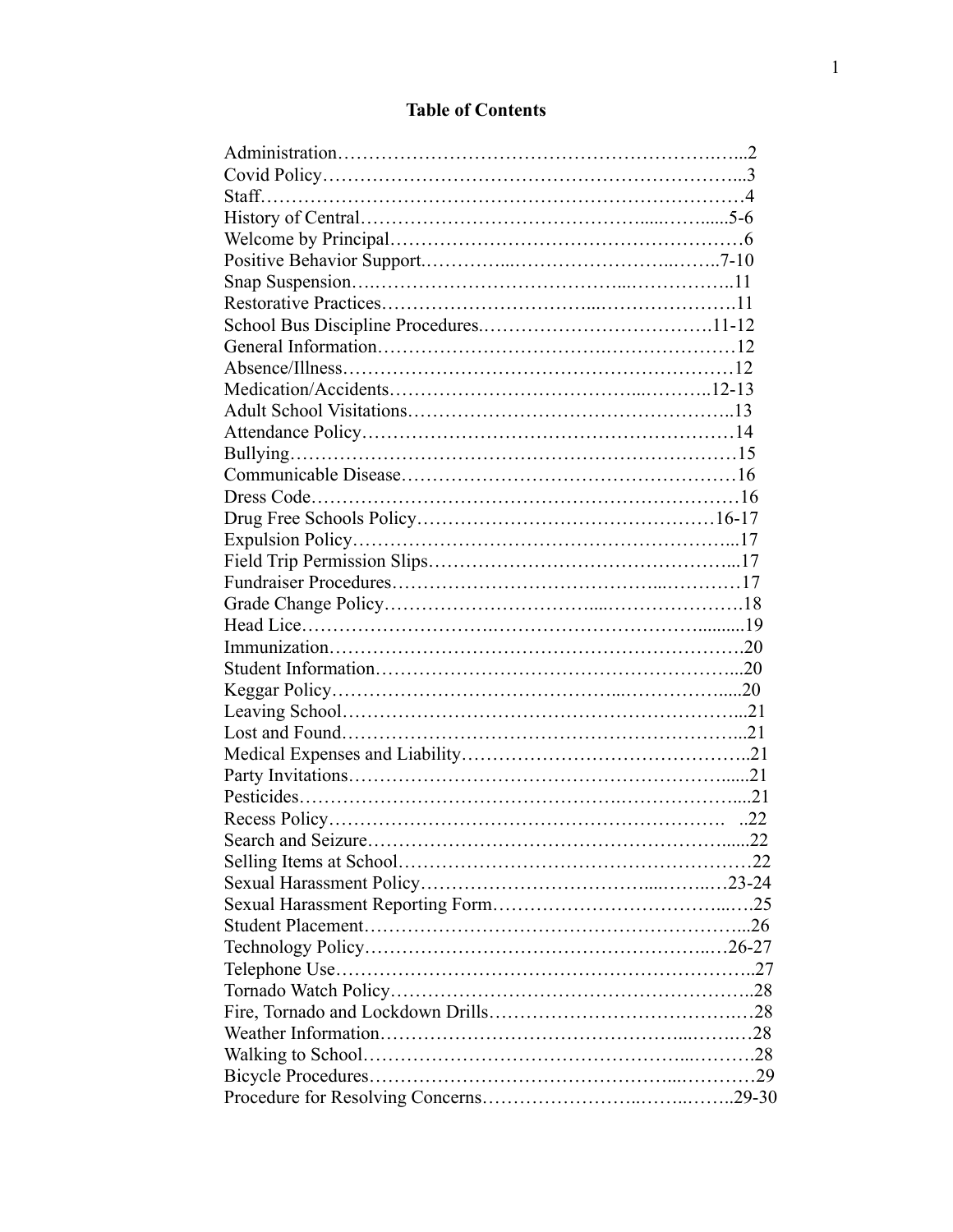## **White Pigeon Community Schools Administration**

| Mr. Jon Keyer         | Associate Superintendent                                | 483-7676 |
|-----------------------|---------------------------------------------------------|----------|
| Mrs. Carrie Erlandson | Associate Superintendent<br>Curriculum/Title I Director | 483-7107 |
| Mr. Todd Reynolds     | HS/MS Principal                                         | 483-7676 |
| Mrs. Connie Wright    | <b>Business Manager</b>                                 | 483-7676 |
| Eric Kistler          | Dean of Students/Athletic Director                      | 483-7679 |
| Mrs. Shelly McBride   | Central Elementary Principal                            | 483-7107 |
| Mrs. Brooke McClure   | <b>Central Assistant Principal</b>                      | 483-7107 |
| Mr. Bill McClure      | Director of Maintenance/Facilities                      | 483-7676 |
| Mrs. Kendra Jones     | <b>Transportation Supervisor</b>                        | 483-7439 |
| Kathleen Ferell       | Food Service Supervisor                                 | 483-2240 |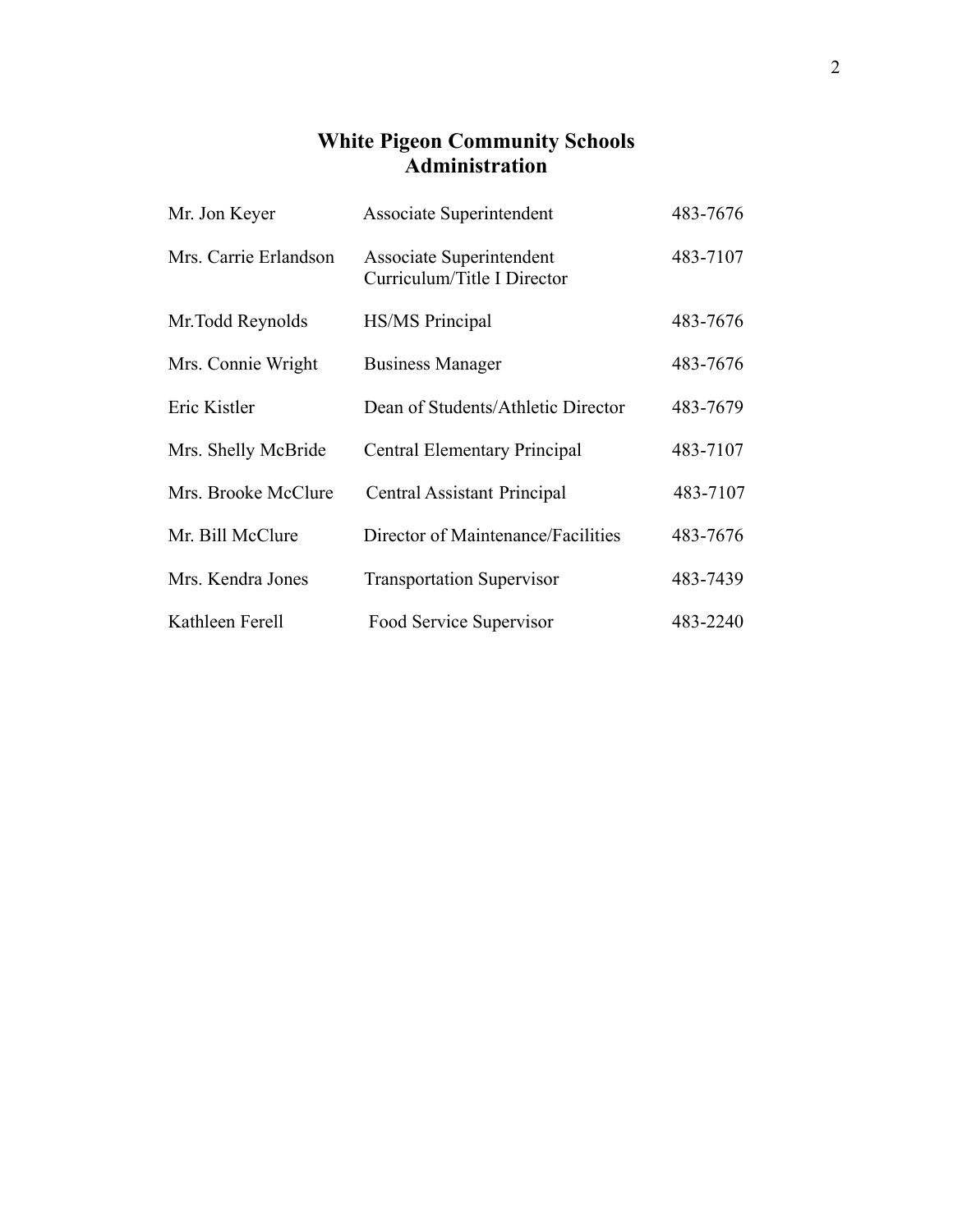# **Covid 19 and Related Activities**

 1) If you are having any questionable symptoms including fever, loss of taste or smell, shortness of breath, muscle or body aches, headache, sore throat, nausea or vomiting, and/or diarrhea, please do not get on a bus or come to school. 2) It is recommended that if you are having multiple symptoms, that you see a doctor and even try to get a COVID 19 test.

 3) If you test positive for COVID 19, you must self-quarantine for 10 days and communicate with school so homework can be set up for you.

 4) People who have been around someone with a positive test for COVID 19 for 15 minutes straight and closer than 6 feet within those 15 minutes, must practice self-quarantine as well.

 5) If you begin to feel ill during the day at school, you should report immediately to the office and they will move you to the quarantine room designated in your school and home will be notified for you to get picked up. Your temperature will also be taken and it will be suggested that you sit/lay on a clean/sanitized cot until your parents/guardians arrive. You will not be allowed to go home on the bus.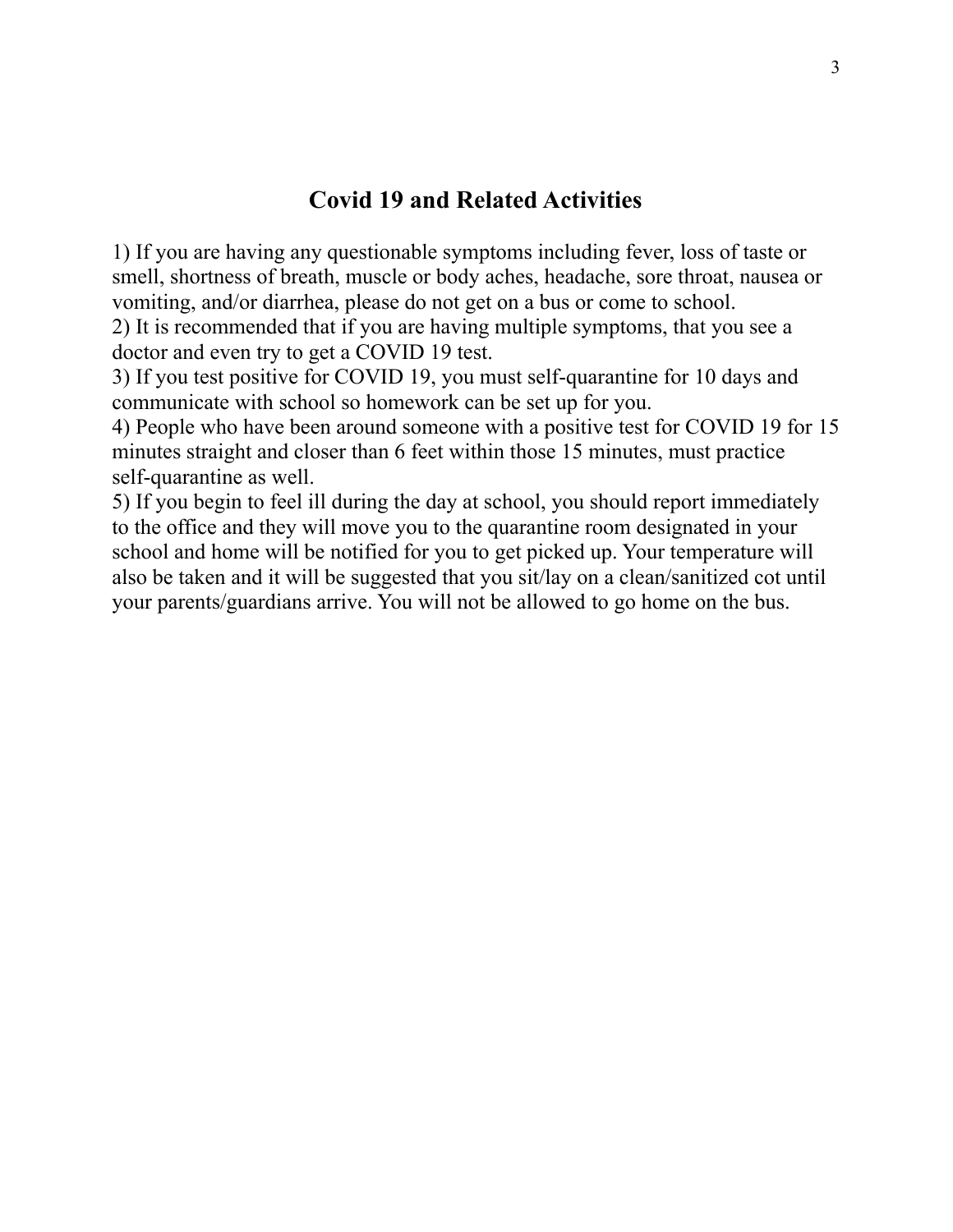## **Central Elementary School**

305 East Hotchin Avenue White Pigeon, MI 49099 269-483-7107

| Superintendent                               | Jon Keyer             |
|----------------------------------------------|-----------------------|
| Principal                                    | Shelly McBride        |
| <b>Assistant Principal</b>                   | <b>Brooke McClure</b> |
| Associate Superintendent/Curriculum Director | Carrie Erlandson      |
| Counselor                                    | Kate Johnson          |
| Secretary                                    | Erica Bright          |

### **Classroom Teachers**

| Paula Meadows    | Y5              | <b>Bethany Graham</b>    | 2 <sub>nd</sub> |
|------------------|-----------------|--------------------------|-----------------|
| Deziree Krajniak | Kdg             | Christina Griffith       | 2rd             |
| Ashley Lane      | Kdg.            | Lorenne Witham           | 2rd             |
| Jennifer Outlaw  | 1 <sup>st</sup> | Rebecca Klenk            | 4 <sup>th</sup> |
| Reagan Miller    | 1 <sup>st</sup> | Carrie Miracle           | 4 <sup>th</sup> |
| Theresa Hazard   | 1st             | Natasha Miller           | 5 <sup>th</sup> |
| Amanda Davis     | 2 <sup>nd</sup> | <b>Heather Schmeling</b> | 5 <sup>th</sup> |
| Jaime Ibbotson   | 2 <sub>nd</sub> |                          |                 |
|                  |                 |                          |                 |

| Alyssa Henneman     | <b>Special Education</b>  |
|---------------------|---------------------------|
| Kati Thomas         | <b>Special Education</b>  |
| Lori Shoppell       | Reading Interventionist   |
| Denise Lewis        | Music                     |
| <b>Brett Allman</b> | <b>Physical Education</b> |
|                     |                           |

# **Paraprofessionals**

| Kelly Bailey – Librarian        | Chelsea Reingardt-Title I                |
|---------------------------------|------------------------------------------|
| Paula Bedard-Special Education  | Page Laferty-Title I                     |
| Rebecca Wolf-Special Education  | Randi Price-Title I                      |
| Amanda Mercer-Special Education | Amara Van Lente- Office Clerk, Librarian |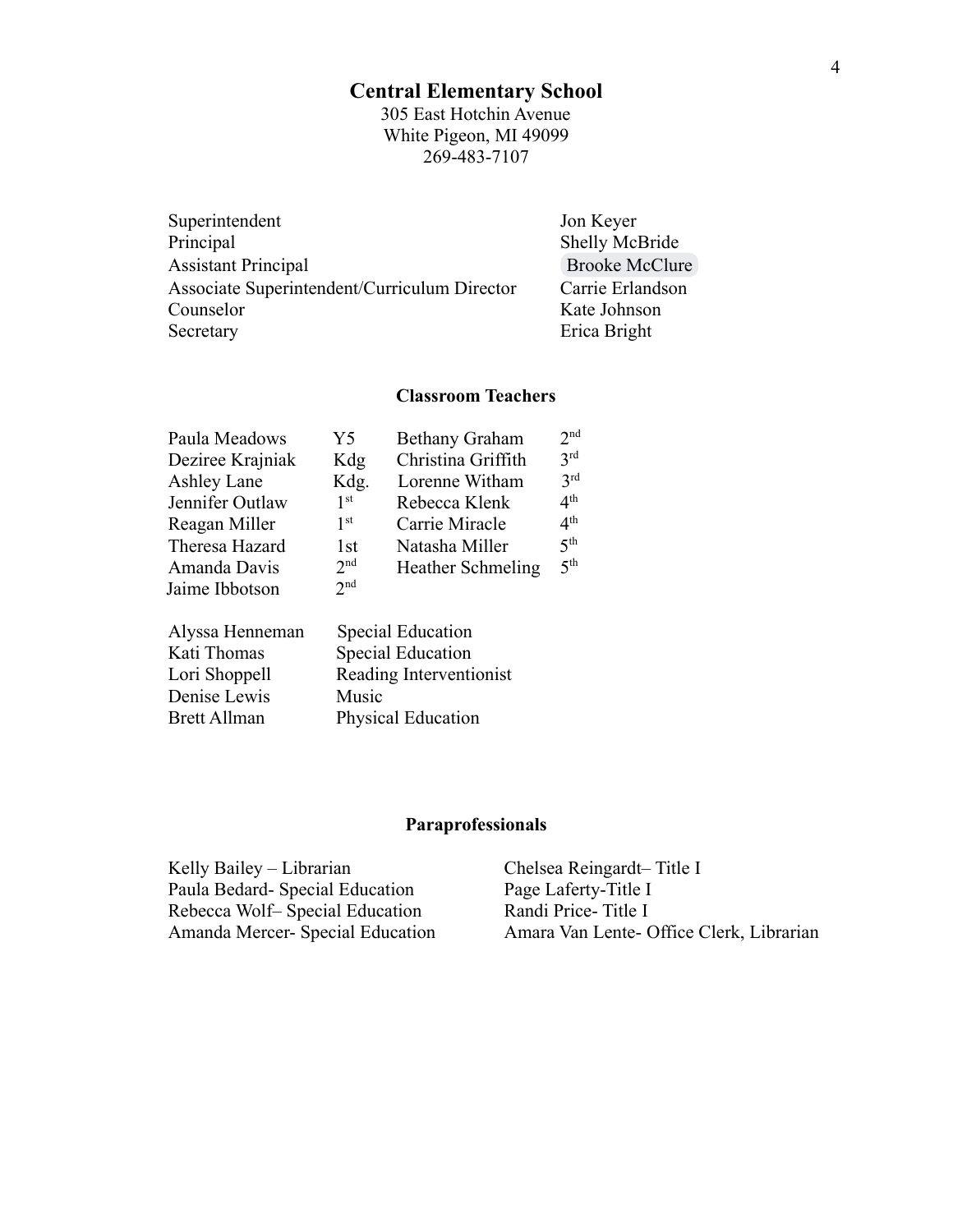#### **History of Central Elementary School**

In the early 1950's there was an increase of population in the area and school became crowded. At this time the old White Pigeon Community School on Lincoln Street was a K-12 building. It was so crowded that the old Boy Scout house was used as a classroom. It became apparent that more classrooms were needed. To solve the crowding, an elementary school building was constructed in 1954. The new building known as Central Elementary School, consisted of a gymnasium with locker rooms, a stage, eight classrooms, administration area, boiler room, library, storage area and public restrooms. During this period the old high school used the new gymnasium.

Leaders of the school district at this time were Superintendent Warren Fudge and Board of Education members Harold Schmidt, Leo Moore, Dr. Harry Pennington, Carl Roberts, and Russel King. Later, in 1955, a band room addition was completed and also used by the high school students. That addition has now become the library. In 1957, two important events occurred, Baldwin Prairie became a part of the White Pigeon School District and Central Elementary expanded again. Four classrooms, a multi-purpose room, administration office and restrooms were constructed.

In 1964, John Frye became the first Principal and was succeeded by Jerry Eckert. Roger Mitchell became Principal of Central Elementary in 1968 and served 20 years.

In 1965, with the addition of the Cook School children, six more classrooms were added. The last major construction was in 1970 with the addition of two more classrooms, a music room, and kitchen area. This addition gave Central Elementary a total area of 53,400 square feet. Central Elementary was then a K-6 building. In 1974, Mottville consolidated with the White Pigeon School District. Eventually, four modular classrooms were added behind the library to solve overcrowding. The modulars then housed band, music, and I.S.D. staff. In 1987 Mottville School was converted to Little Chief's Village which housed kindergarten, young five's, and preschool classes. Central Elementary then housed first through sixth grades.

William Magill and Marvin Schneider served as principals for the 1988-1989 school year. Marvin Schneider continued as principal until the end of the 1994-1995 school year. Ann Bird became principal with the start of the 1995-1996 school year, continuing as principal until leaving in December of 1998. David Buresh became interim principal for the remainder of the 1998-1999 school year. Verne Sawyer was named principal starting the 1999-2000 school year. He remained principal through the 2004-2005 school year.

During the 2002-2003 school year the White Pigeon School Board voted to pause the operation of both Baldwin Prairie Elementary and Little Chiefs Village. All students from these two buildings are now housed at Central Elementary making it a kindergarten through sixth grade building. Nicole Airgood was named principal for the 2005-2006 school year following the retirement of Verne Sawyer.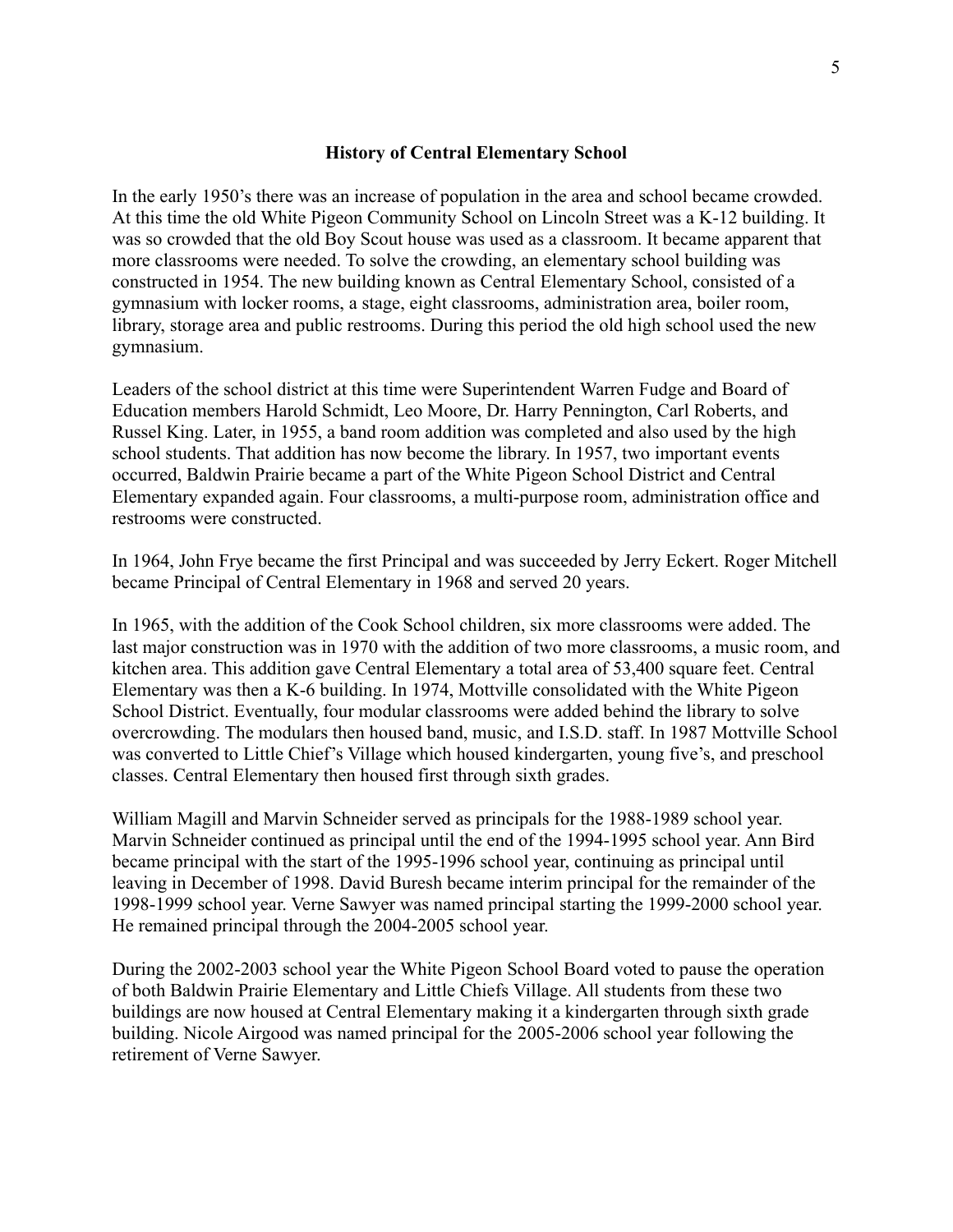During the summer of 2008, renovations started at Central. The community voted in a "Sinking Fund" to repair the roof and replace the windows and the boiler. Unfortunately, the building had a fire on August 15, 2008. This resulted in more renovations to the west end of the building. In January or 2009, the building was completed so that students could attend class in the west end. Although the fire was a tragedy, Central came out ahead thanks to the many community members and companies who assisted during this trying time. Nicole Airgood left as principal in the summer of 2009. Shelly McBride was named principal in 2009. Brooke McClure named assistant principal 2021.

The voters have recently passed both a sinking fund and bond allowing for extensive renovations at Central Elementary and new classroom, library, and cafeteria furniture! Through these passing votes we have also been allowed to add a second computer lab, purchase mobile devices, and update our security. We are excited for all of these changes and are so appreciative to the community for their continued support.

## **Welcome to Central Elementary School**

Dear Families,

Welcome to the Central Elementary School family! As parents and educators we share a common goal – preparing our children for a successful future. This goal can best be achieved through the commitment of all involved. By combining the efforts of students, parents, staff, and community members, we can provide an enriching educational experience for every child.

We recognize and appreciate that each student comes to school with a unique set of experiences, characteristics, and abilities. Every child is valuable and capable of learning. As staff members, we pledge ourselves to helping every child grow and learn. As parents, you are an important part of your child's education. Please be involved. We welcome parents to visit school, volunteer in classrooms, attend monthly parent meetings, and to call school with questions, concerns, and suggestions. You are part of the total educational team!

This handbook is meant to be a handy reference guide regarding Central Elementary School policies and procedures. The cooperative suggestion of teachers, administrators, parents, and the state school code served as a guide in preparing this handbook. It is provided for your information and convenience.

Thank you for being a part of your child's educational experience at Central Elementary School. Let's work together to make this the best school year ever!

Sincerely,

Shelly McBride Principal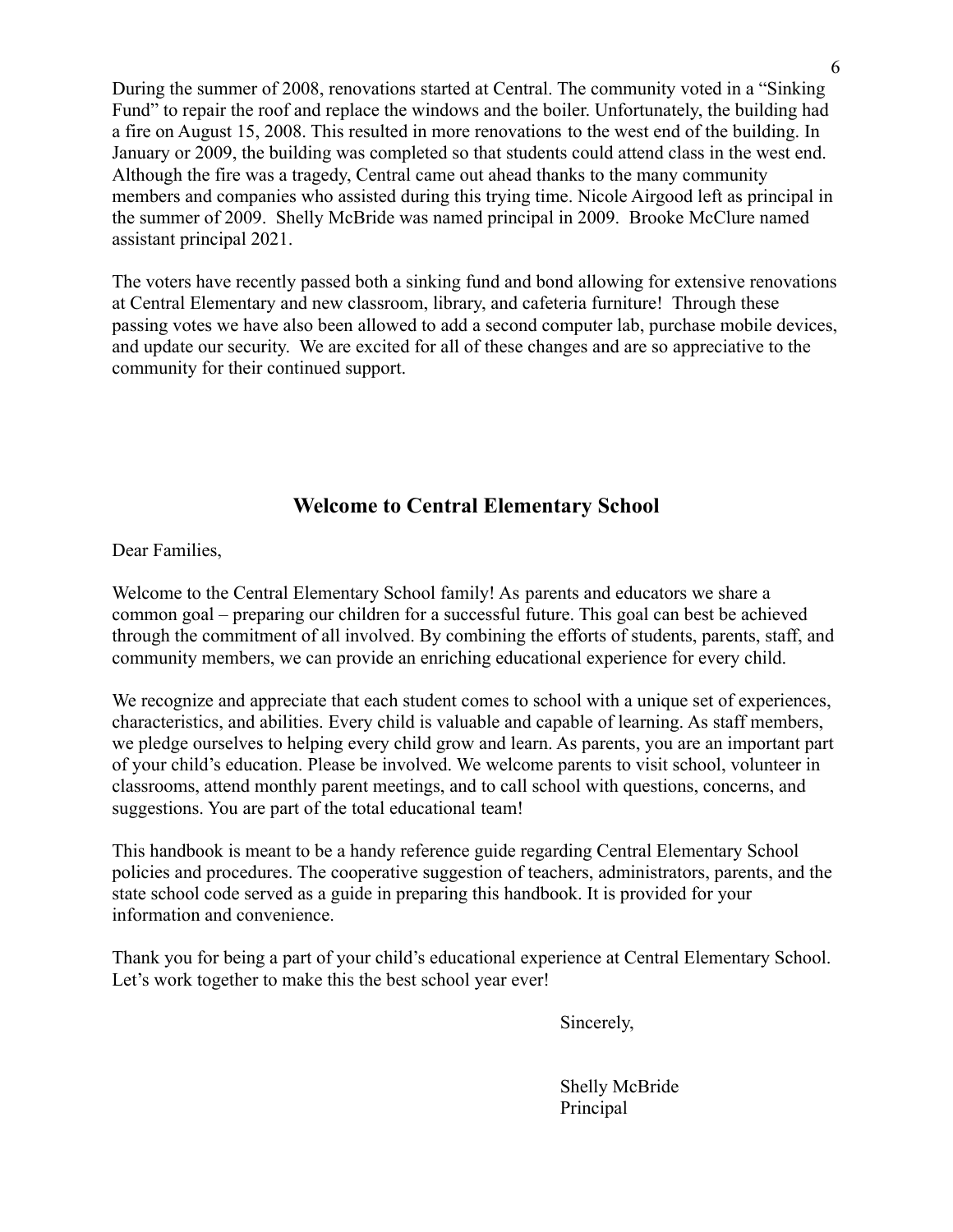## **Central Elementary School Positive Behavior Support**

The primary goal of the Central Elementary Staff is to prevent the likelihood of problem behavior through teaching behavior expectations and acknowledging students engaging in these expectations. We realize that there are times we must respond to inappropriate behavior as it is occurring by correcting or giving consequences.

## **The following matrix explains expected behaviors:**

|                          | <b>HALLWAYS</b>                                                                | CAFFTFRIA                                                                                                                 | <b>PLAYGROUND</b>                                                                                                             | <b>RESTROOMS</b>                                               | <b>INSTRUCTIONAL</b><br><b>AREAS</b>                                                                                          | SPECIAL EVENTS                                                                                      | <b>BUS</b>                                                                                                                    |
|--------------------------|--------------------------------------------------------------------------------|---------------------------------------------------------------------------------------------------------------------------|-------------------------------------------------------------------------------------------------------------------------------|----------------------------------------------------------------|-------------------------------------------------------------------------------------------------------------------------------|-----------------------------------------------------------------------------------------------------|-------------------------------------------------------------------------------------------------------------------------------|
| BE<br>SAFE               | -Hands and<br>feet to self<br>-Walking feet<br>-Face forward                   | - Hands and<br>feet to self<br>-Walking feet<br>-Hold tray with<br>both hands<br>-Eat your own<br>food                    | -Hands and feet to<br>self<br>-Stay in boundaries<br>-Use equipment<br>properly                                               | -Hands and feet to<br>self<br>-Walking feet<br>-Keep floor dry | -Hands and feet to self<br>-Walking feet<br>-Six legs on the floor                                                            | -Hands and feet to self<br>-Walk appropriately<br>-Stay properly seated                             | -Hands and feet to self<br>-Walking feet<br>Stay properly seated<br>-See driver at all times<br>-Silent at railroad crossings |
| BE<br><b>RESPECTFUL</b>  | -Listen to<br>adult(s)-<br>-School<br>appropriate<br>language<br>-6" voice     | -Listen to<br>adult(s)<br>-Raise hand for<br>help<br>-School<br>appropriate<br>language<br>-Voice level 1<br>-Use manners | -Listen to adult(s)<br>-School appropriate<br>language<br>-Treat others the way<br>you want to be treated                     | -Voice level 1<br>-Knock                                       | -Listen to adult(s)<br>-School appropriate language<br>- Appropriate voice<br>-Treat others the way you want<br>to be treated | -Listen to adult(s)<br>-Appropriate voice<br>-Focus on speaker<br>- Appropriate<br>acknowledgements | -Listen to adult(s)<br>-School appropriate<br>language<br>-6" voice                                                           |
| BE<br><b>RESPONSIBLE</b> | -Take care of<br>belongings<br>-Stay together<br>-Stop and wait<br>-Keep right | -Sit at<br>classroom table<br>-Keep area<br>clean<br>-Line up silently                                                    | -Keep area clean<br>-Equipment in<br>appropriate area<br>-Dress appropriately<br>-At whistle, line up<br>quickly and silently | -Keep area clean<br>-Flush appropriately<br>-In & Out          | -Do your best work<br>- Stay on task<br>-Keep area clean<br>-Be prepared<br>-Take care of<br>belongings/materials             | -if you have to leave<br>during event, walk<br>around speaker                                       | -Be at bus on time<br>-Keep belongings to<br>self<br>-Keep bus clean                                                          |

#### BE YOUR BEST: Behavior Expectation Matrix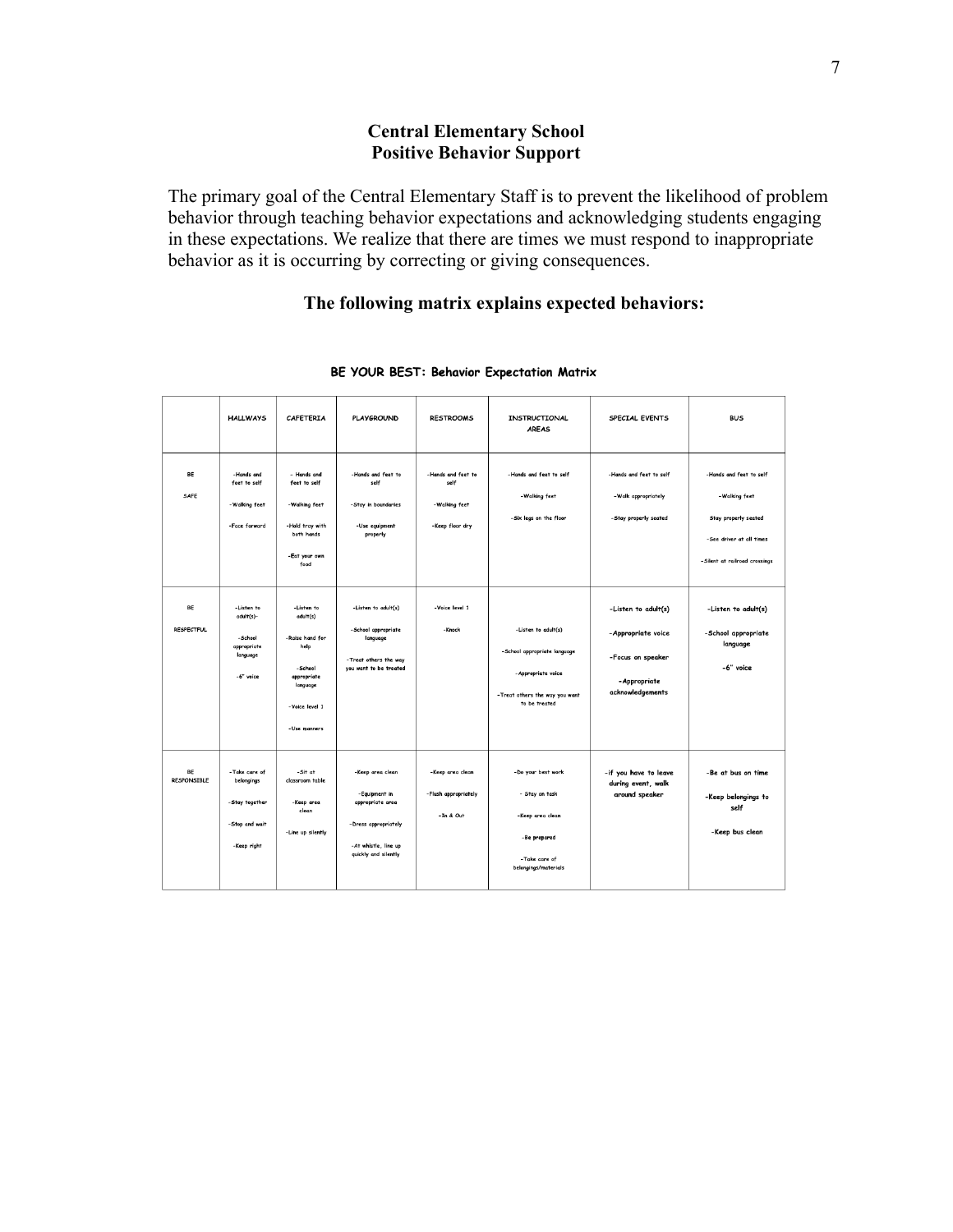#### **Recognition for Students Who Follow the Behavior Expectations**

We understand the importance of recognizing students who demonstrate appropriate behavior. Our goal is to recognize students who follow the school expectations as often as possible. One way we will do this is by having special activities for these students. Students in Grades K through 5th grade students will have the chance to earn a special activity. Daily recognition will be verbal praise, notes sent home, and other classroom activities offered by staff.

#### **Staff Managed (Minor) Problem Behaviors**

Staff managed behaviors are "minor" problems that can be redirected quickly without significantly disrupting the flow of instruction or school activity, do not require the direct contact with the office, and if performed infrequently would not be considered a problem.

#### **Some examples of staff-managed problem behaviors:**

| Inappropriate language                                                 | Minor theft/cheating                      |
|------------------------------------------------------------------------|-------------------------------------------|
| Littering                                                              | Play fighting/rough play/physical contact |
| Technology misuse                                                      | Name calling/teasing                      |
| Disruptive transitions                                                 | Inappropriate dress/disruptive dress      |
| Defiance/disrespect/non-compliance Inappropriate displays of affection |                                           |
| Property misuse                                                        |                                           |

#### **General Procedure for Minor Problem Behavior**

Instances of minor problem behavior will usually involve stating the behavior expectations and redirecting the student to the appropriate task/activity. Staff will work hard with a student to get the inappropriate behavior corrected before a detention or an office-managed referral is assigned.

Consequences will be based on the severity of the problem and history of specific behavior. These consequences can include but are not limited to loss of privilege, time out, loss of recess, re-direct, re-state rule, buddy room, restitution, conference with student, parent contact, paying for damaged/stolen property, loss of after school activities sponsored by CPO or the school, and loss of field trip privileges.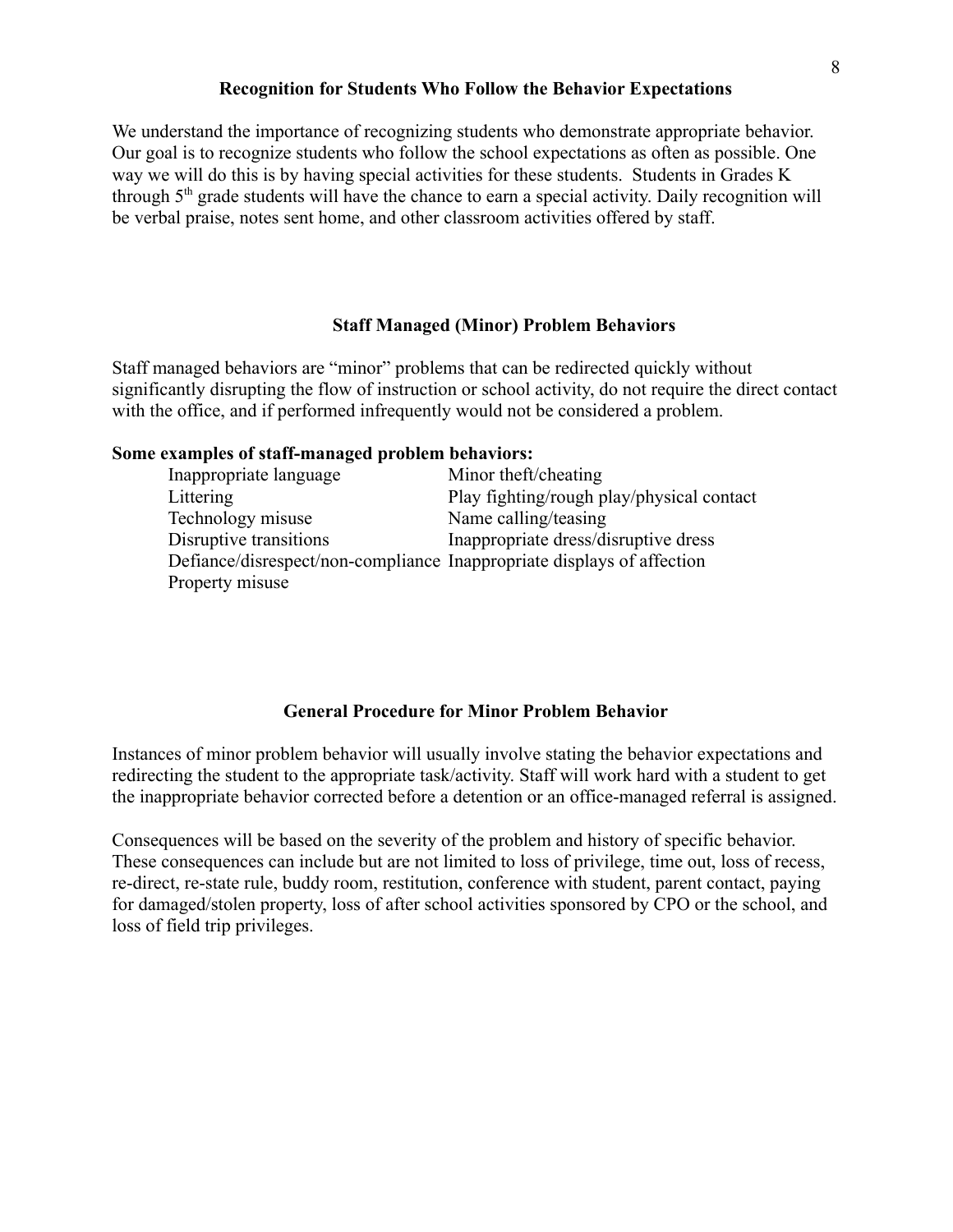#### **Office-Managed (Major) Problem Behaviors**

Problem behaviors that are "major" and require being sent to the office include any behavior that places self or others at physical risk, prevents the on-going delivery of instruction and/or violates a school rule/expectation.

#### **Some examples of office-managed problem behaviors:**

| Physical aggression/fighting                                  | Vandalism/property damage               |
|---------------------------------------------------------------|-----------------------------------------|
| Harassment/bullying                                           | Abusive language/inappropriate language |
| Forgery/theft                                                 | Directed abusive language/verbal abuse  |
| Disruption                                                    | Lying/cheating                          |
| Technology violation                                          | Skipping class/truancy                  |
| Dress code violation                                          | Inappropriate display of affection      |
| Bomb threat/false alarm                                       | Off school location/out of bounds area  |
| Arson                                                         |                                         |
| Defiance/disrespectful/insubordination/non-compliance         |                                         |
| Use of and/or possession of illegal drugs or look alike drugs |                                         |
| Use of and/or possession of weapons or look alike weapons     |                                         |
|                                                               |                                         |

#### **Procedures for Office Referrals**

Consequences will be based on the severity of the problem and history of specific behavior. These consequences can include but are not limited to loss of privilege, time out, loss of recess, re-direct, re-state rule, buddy room, restitution, conference with student, parent contact, paying for damaged/stolen property, loss of after school activities sponsored by CPO or the school, loss of field trip privileges, and authorities called when appropriate. Students in  $3<sup>rd</sup> - 5<sup>th</sup>$  grade will lose privileges of marking period reward and  $K-2<sup>nd</sup>$  grade students are subject to teacher/principal discretion for participation.

Students who commit major offenses will receive an office referral. Following is the Office Referral process:

**Office Referral #1** – Office referral will be completed by the student and "person in charge" at the time of the offense. The student will contact parents to tell them personally what inappropriate behavior was done. All office referrals will be reviewed by the classroom teacher and principal. The office referral will be sent home to be signed by the parents. Parents will keep the yellow copy and send the white copy back to school.

**Office Referral #2** – Office referral will be completed by the student and the "person in charge". The student will contact parents to tell them personally what inappropriate behavior was done. The office referral will be sent home to be signed by the parents. Parents will keep the yellow copy and send the white copy back to school. Parents, student, teacher, administrator and any other staff involved may have a meeting to discuss the ongoing problem(s), possible solutions and consequences, and potential BSAT referral.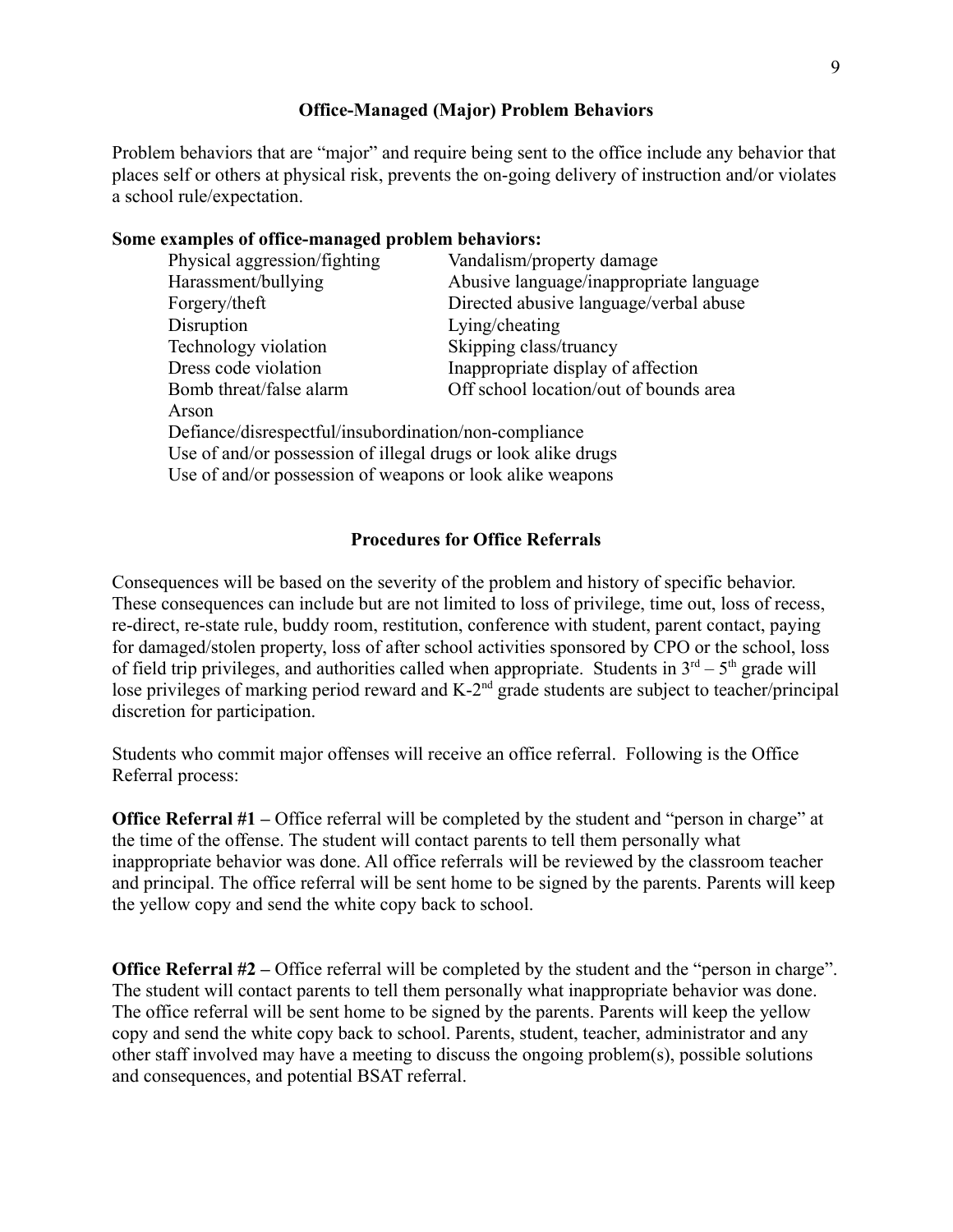**Office Referral #3** – Office referral will be completed by the student and the "person in charge". The student will contact parents to tell them personally what inappropriate behavior was done. The office referral will be sent home to be signed by the parents. Parents will keep the yellow copy and send the white copy back to school. Parents, student, teacher, administrator and any other staff involved may have a meeting to discuss the ongoing problem(s). Potential BSAT referral.  $4<sup>th</sup>$  and  $5<sup>th</sup>$  grade students may not be able to attend the next non academic school function that occurs outside of the school day.

**Office Referral #4 + –** Office referral will be completed by the student and the "person in charge". The student will contact parents to tell them personally what inappropriate behavior was done. The office referral will be sent home to be signed by the parents. Parents will keep the yellow copy and send the white copy back to school. Parents, student, teacher, administrator and any other staff involved will have a meeting to discuss the ongoing problem(s) and referral to BSAT.  $4<sup>th</sup>$  and  $5<sup>th</sup>$  grade students may not be able to attend any, for the remainder of the school year, non academic school function that occurs outside of the school day. 5<sup>th</sup> grade students day camp only track/field day participation will be considered and reviewed.

## **CONTINUING MISBEHAVIOR MAY RESULT IN AN EXTENDED SUSPENSION FROM SCHOOL.**

**An administrator has the right to deviate from any and all steps if the offense warrants such action.**

### **Automatic Suspension Offenses**

Distributing or receiving explosives or controlled substances

- 1. Parents are called by the principal or classroom teacher and must report immediately to pick-up the child.
- 2. Student will be suspended or sanctioned in a manner deemed appropriate by the principal.
- 3. A police report will be submitted.

## **Automatic expulsion from school for Rape, Arson, or Possession of a Dangerous Weapon**

School Code (MCL 380.1311) requires the expulsion of students who possess a dangerous weapon in a weapon free school zone or who commit arson or rape in a school building, on school grounds, or at any school related activity. A student may also be expelled for disciplinary reasons by action of the school board, upon recommendation of the principal.

### **FOR CONTINUOUS BEHAVIOR PROBLEMS – THE PRINCIPAL WILL PRESENT A RECOMMENDATION TO THE BOARD OF EDUCATION REGARDING POSSIBLE EXPULSION FROM WHITE PIGEON COMMUNITY SCHOOLS.**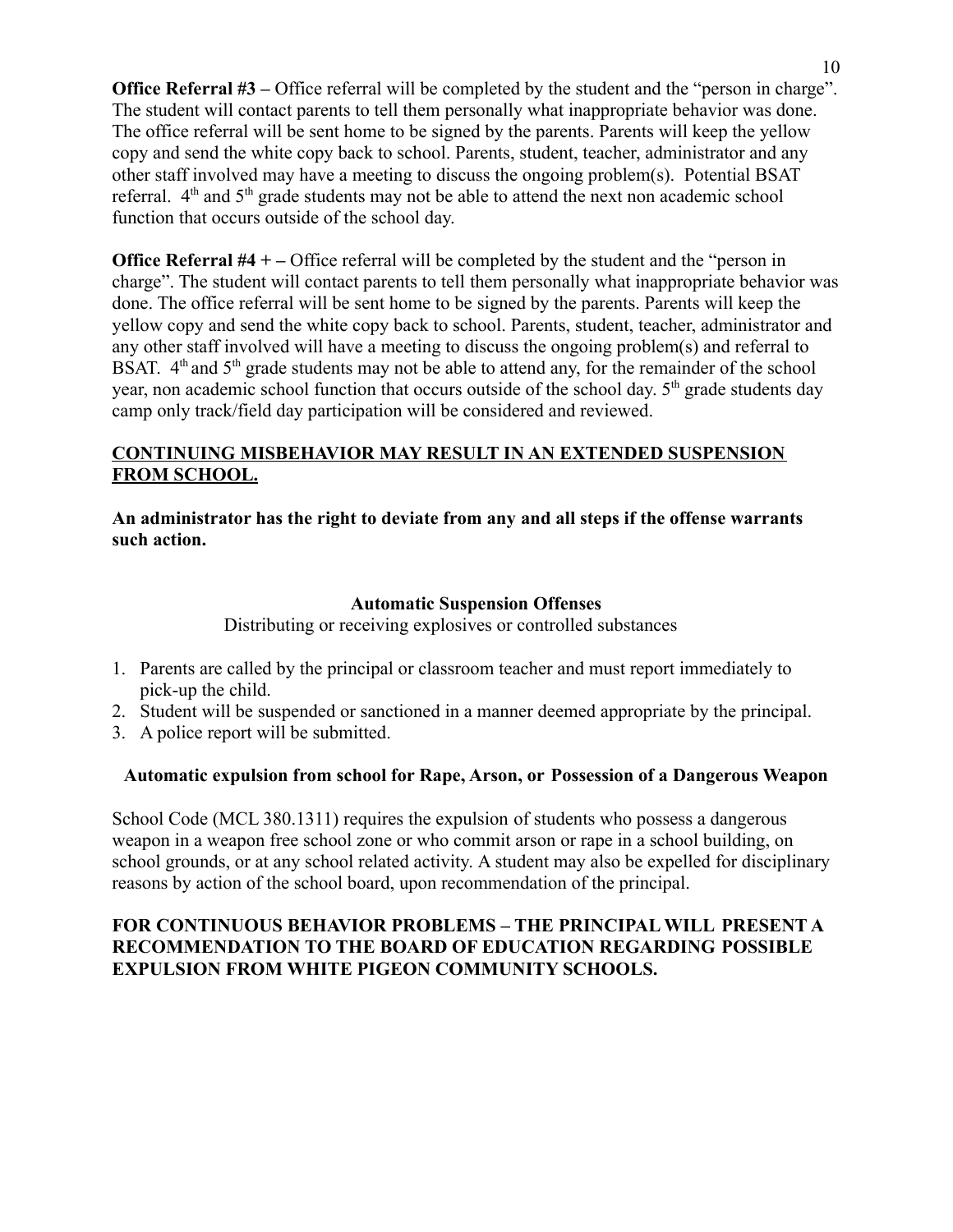#### **SNAP SUSPENSION**

**In accordance with Public Act 103 (teachers suspension of students), Public Act 104 (verbal or physical assault on an adult), and Public Act 102 (verbal or physical assault on a student or students), Central Elementary School will strictly and consistently enforce these laws.** For copies of our Board Policies of these Public Acts, please see the building principal.

#### **Discipline of Disabled Students**

Students with disabilities will be entitled to the rights and procedures afforded by the Individuals with Disabilities Education Act (IDEA 2004) and the Americans with Disabilities Act (A.D.A.).

#### **Restorative Practices**

Under MCL 380.1310d outlines that school districts must consider the following seven factors before suspending or expelling a student beginning with the 2017-2018 school year:

- 1. Student age
- 2. Disciplinary history
- 3. Disability
- 4. Seriousness of the behavior
- 5. Whether the behavior posed a safety risk
- 6. Reportative Practices
- 7. Whether a lesser intervention would address the behavior

#### **School Bus Discipline Procedures**

Bus drivers, at their discretion, may give a warning before using this ticket procedure. When a ticket is issued, principals will receive a copy and the following consequences will be implemented.

\*Severe infractions – the student may be removed from the bus immediately. No previous warning is required. This will include a **minimum** three (3) day bus suspension.

\*1st ticket: Parents must discuss the problems with their child and the child MUST return the slip to the driver, signed by the parents, before riding the bus again.

 $*2<sup>nd</sup>$  ticket: Student is suspended from riding the bus for three (3) days.

 $*3<sup>rd</sup>$  ticket: Student is suspended from riding the bus for five (5) to ten (10) days.

All severe violations and bus suspensions of three (3) days or longer will require the parents to schedule and hold a conference with the driver and the transportation supervisor. The white copy of the violation notice must be signed by the parent and returned to the driver before the student can ride the bus again.

Extreme violations of school bus rules may result in the loss of bus privileges for the remainder of the school year. You can reinforce this, on the first School Bus Discipline Notification issued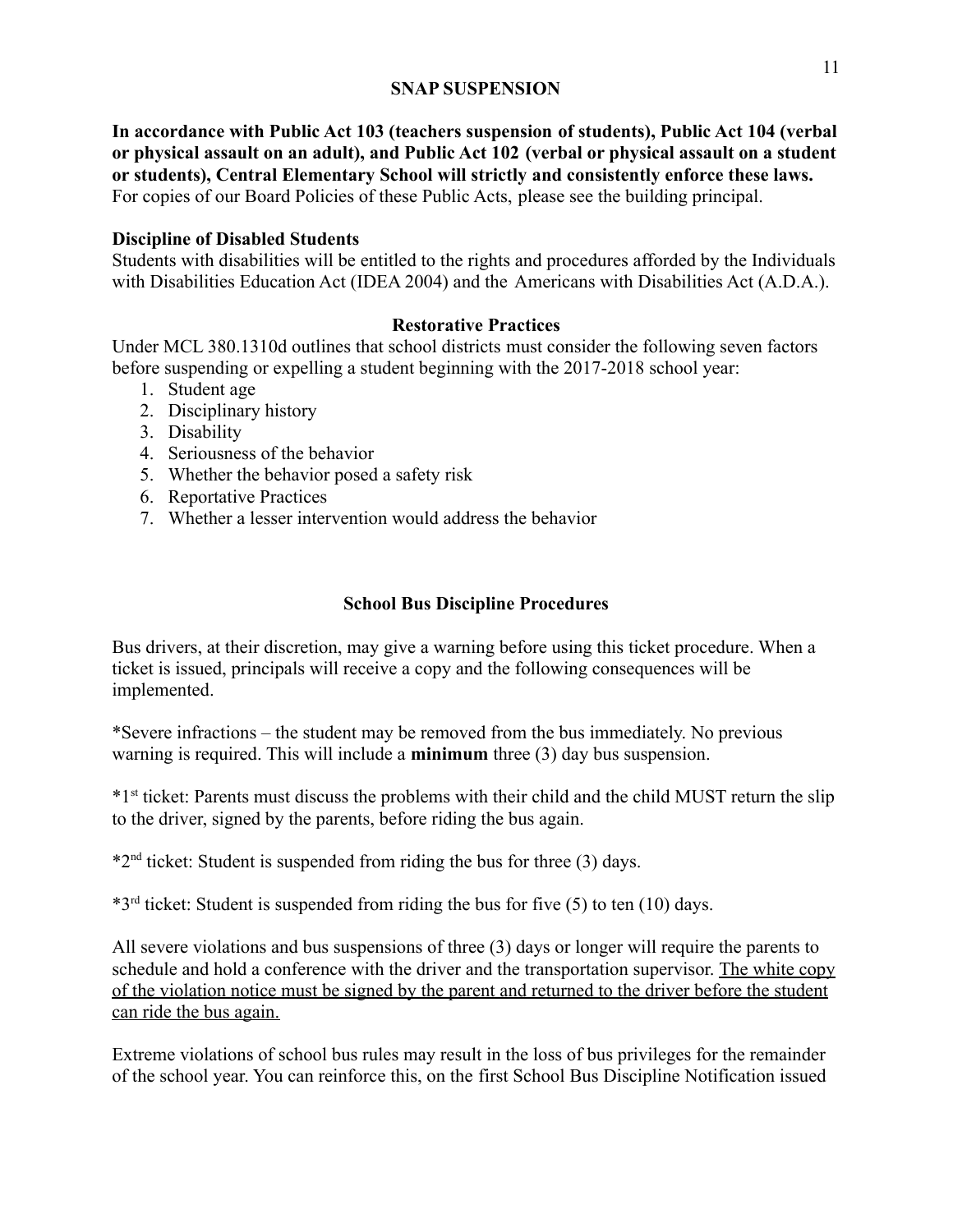by your child's bus driver. A bus suspension does not mean mandatory school suspension. A suspension includes **ALL** bus transportation.

The bus is an extension of the classroom and all codes of conduct will be required of students by the transportation department. Enforcement of violations will follow bus discipline procedures and be consistent with appropriate legal standards.

### **General Information**

Daily Schedule – Subject to change according to schedule needs

## **M-Fri First Bell at 7:45 a.m. Classes Begin at 7:50 a.m.**

-School doors do not open for students until 7:45 a.m. unless:

- 1. the weather is especially cold or rainy and approved by office
- 2. or other specific reasons approved by office

## **Published Pictures of Our Students**

We would like to publish pictures of our students. If you prefer your child is not photographed and named in local newspapers and newsletters, please fill out the form available in the office.

## **Absence/Illness**

Parents should contact the school when their child is absent. If the child is out **more than three (3) consecutive days**, a note from the doctor is recommended.

## **Administration of Medication**

Prescription medication will not be administered unless accompanied by the permission form available in the office. This form needs to be filled out by the child's physician. **All medications (prescription and non-prescription) need to be in the original containers with full instructions printed on the container. We cannot accept medication in baggies, envelopes or plastic containers.**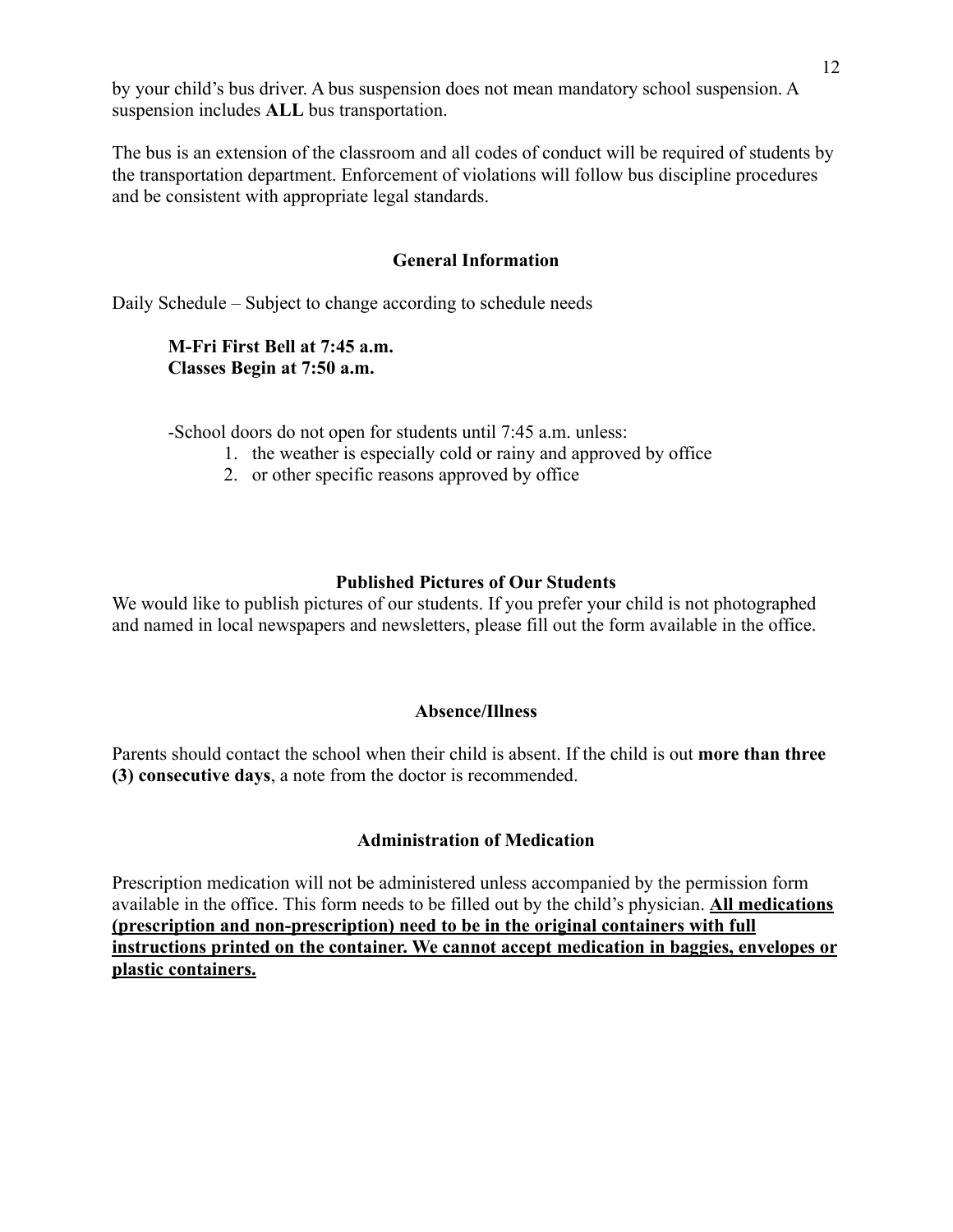#### **Accidents**

Students involved in minor accidents and/or receiving SMALL CUTS, SCRATCHES, OR BRUISES will be cared for by the school personnel. If it is necessary for a child to be sent home because of a serious accident or illness, the office will notify the parents to come and get the child. If the parents cannot be reached, the person designated on the emergency card will be notified. If neither parent nor the second person designated can be reached, the principal will determine if the child needs a doctor. If the emergency card has been signed, the child will be taken for treatment.

In all cases, EVERY EFFORT WILL BE MADE TO REACH AND NOTIFY THE CHILD'S PARENT(S).

#### **Adult School Visitations**

Parents and other citizens are encouraged to visit the school. However, for the safety of students and school personnel, all **visitors** will be **required to sign-in and sign-out at the office.** After signing-in a visitor will receive a **"visitor's badge",** which must be worn in a visible manner at all times while in the building. Parent-teacher contacts are encouraged, along with the active participation of parents in the educational process. For the safety of students and staff, parents and visitors will not be allowed access to the classrooms to volunteer without first receiving permission from the teacher of the classroom to be visited.

If you wish to visit, volunteer, or observe in the classroom, please contact your child's teacher ahead of time and arrangements can be made. We welcome your involvement, but we must look out for the safety of your child(ren), other students, and the staff at all times.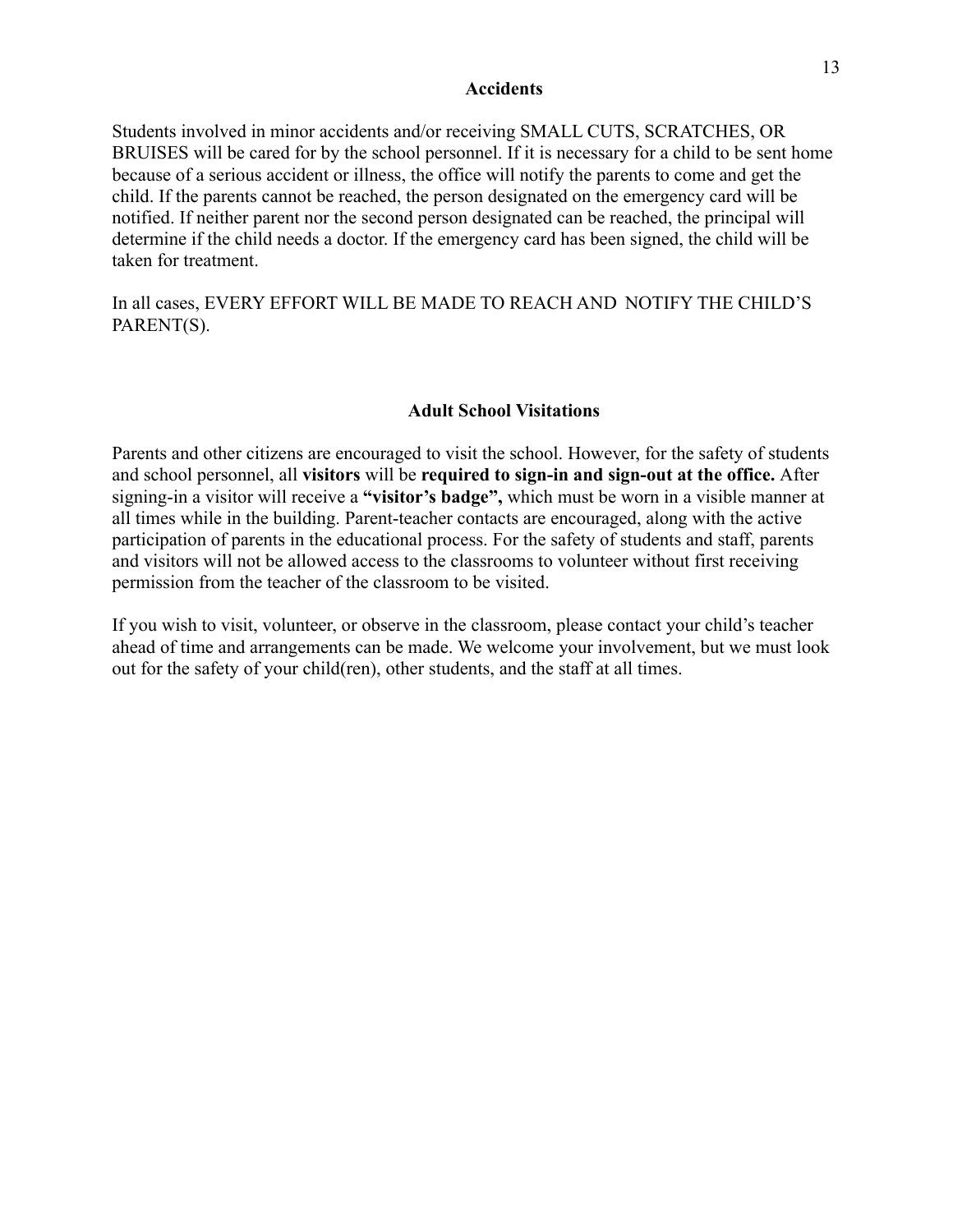#### **Attendance**

Daily attendance, of all students enrolled in Michigan Public Schools, is required in accordance with State law and School Board Policy.

Section 380.1561 of the General School Laws of Michigan states:

 "Except as otherwise provided in this section, for a child who turns age 11 on or after December 1, 2009 or a child who was age 11 before that date and enters grade 6 in 2009 or later, the child's parent, guardian, or other person in this state having control and charge of the child shall send the child to a public school during the entire school year from the age of 6 to the child's eighteenth birthday."

## A. **It is the intent of the Central Elementary School to monitor and promote regular school attendance. A record of the attendance of each student shall be maintained in accordance with the following classifications:**

- 1. **"Tardy"** shall mean a child arrived after the beginning of class but before 8:15 a.m. M-Fri
- 2. **"Absence"** shall mean a child missed more than 30 minutes of class time.

Frequent absences and/or tardies may affect a student's participation in non-curricular field trips and events, promotion to the next grade, and/or may result in disciplinary consequences and referral to legal agencies.

## B. **Procedures**

- 1. Absences must be excused by a parent or legal guardian by calling the school or sending a written note when the child returns.
- 2. Prearranged absences for family trips require a written note at least three (3) days prior to the absence, so that arrangements for make-up work can be made prior to leaving.
- 3. If an absence is directly related to any officially recognized school activity, whereby the student has an active role, the student will be considered present.
- 4. MAKE-UP WORK: Students to make-up work and tests missed.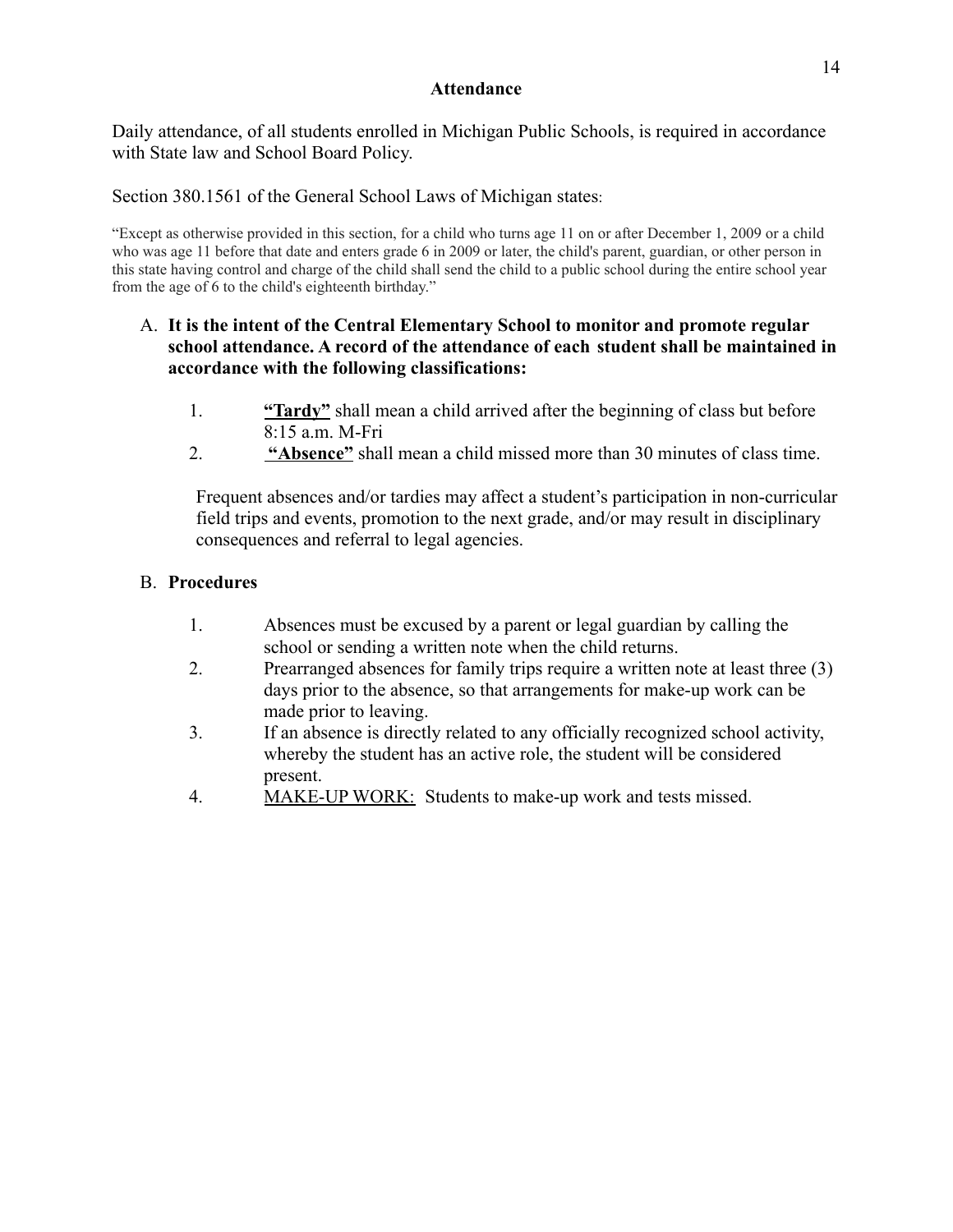## **BULLYING**

School Code Act 451 of 1976, 380.1310b, is legislation that requires the District to adopt policy to provide a safe and nurturing educational environment for all of its students. This Act shall also be known as "the Matt Epling Safe School Law".

Central Elementary School will maintain a zero tolerance policy towards bullying. For this policy, bullying will be defined as any mean look, gesture, work, or action that is repeated over time, and that hurts a person's body, feelings, friendships, or property.

Bullying also includes cyberbullying – any electronic communication that is intended or that a reasonable person would know is likely to harm one or more pupils, either directly or indirectly. The following list (not inclusive) of behaviors will be considered bullying and the consequences may vary depending upon the intent and severity

## **BULLYING BEHAVIORS:**

| Pushing/Shoving       |                         | Embarrassing            |                 |
|-----------------------|-------------------------|-------------------------|-----------------|
| Mocking               |                         | Graffiti                |                 |
| Name Calling          |                         | Dirty Looks             |                 |
| Taunting              |                         | <b>Malicious Rumors</b> | Kicking/Hitting |
|                       | <b>Spreading Rumors</b> |                         |                 |
| Playing a Dirty Trick |                         | Social Rejection        |                 |

Excluding From a Group Maliciously Excluding

Teasing About Appearance Teasing About Clothing or Possessions

In addition:

- Setting up to take the blame, or to look foolish
- Publicly challenging another to do something
- Locking in a closed or confined space
- Forcing someone to do something against their will
- Threatening with total isolation by peer group
- Physical acts that are demeaning and humiliating, but not bodily harm (e.g., pulling down pants, hand gestures, etc.)
- Publicly humiliating (e.g., revealing personal information, etc.)
- Manipulating social order to achieve rejection

## **The following behaviors will automatically receive an action plan:**

- Ethnic slurs
- Physical violence
- Spitting
- Threatening with a weapon
- Verbal threats of aggression against property or possessions
- Verbal threats of violence or of inflicting bodily harm
- Cyberbullying any electronic communication that is intended or that a reasonable person would know is likely to harm one or more pupils, either directly or indirectly.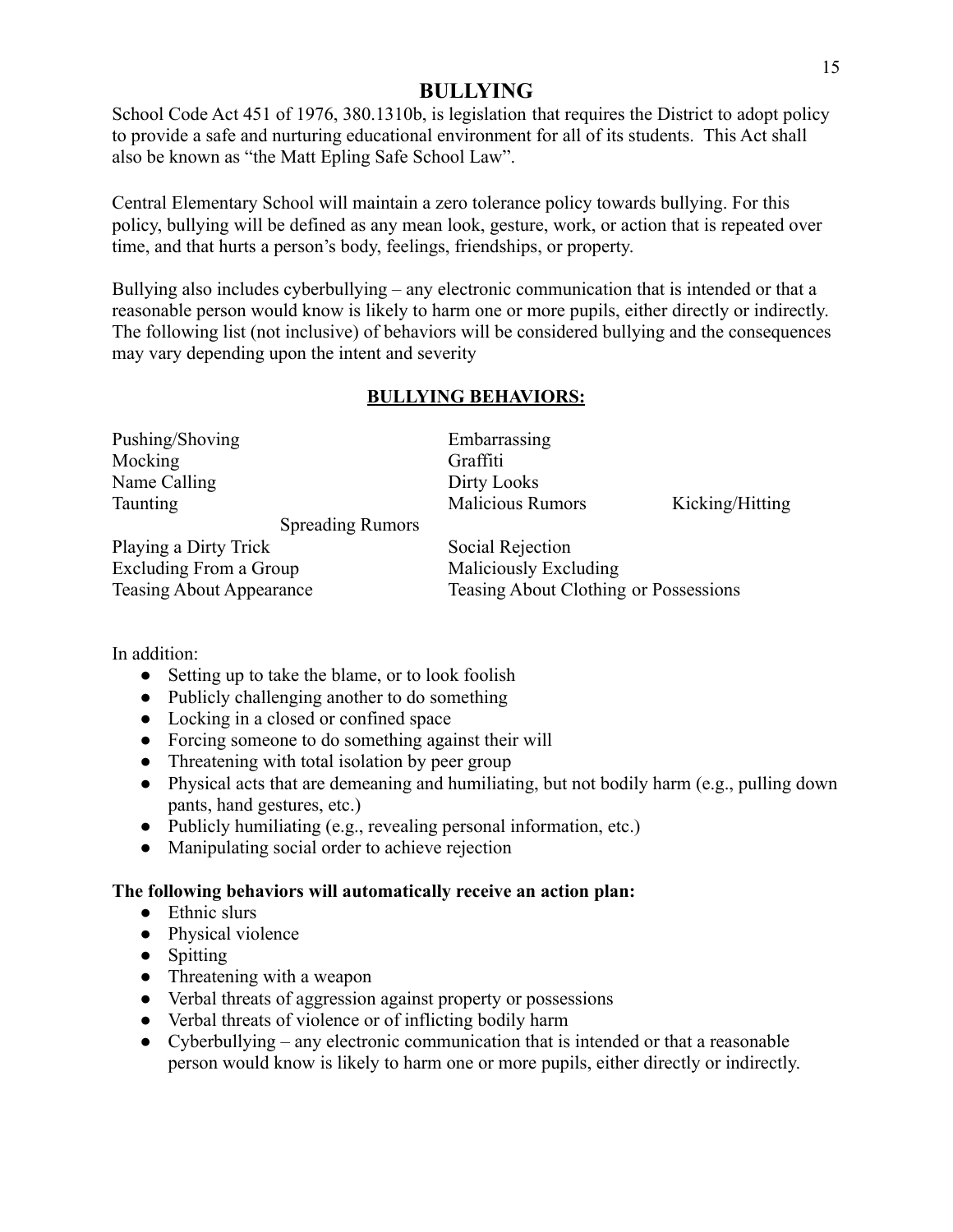### **Communicable Disease**

In order for us to minimize communicable diseases and help keep your child healthy and happy, please keep your child home from school when they are ill or have symptoms.

Signs to look for:

- flushed face and warm/hot dry skin
- rash or itching skin or scalp
- unusual paleness and cold
- stiff neck or back
- runny nose, sneezing, bad cough
- unexpected profuse sweating
- pain in ear, chest, stomach, or joints
- nausea, vomiting, or diarrhea
- watery, runny, or glassy appearance of eyes
- chills and fever
- sore throat, hoarse or husky voice, swollen glands
- drowsiness especially at a time he is usually wide awake

## **Dress Code**

Students do have a right to their own taste and style in their dress and hair, we do insist on the following rules:

- 1. Appearance must not cause an interference with schoolwork, create classroom disorder, and/or affect the safety of the student or other students and staff.
- 2. Students wearing inappropriate clothing will be required to change. They will be given alternative clothing to wear or we will call home and see if anyone can bring a change of clothes to the school.
- 3. Hats and hoods will not be worn inside the building unless it is an approved dress up day and/or prior approval from teacher or administration.

## **Drug Free School Policy for Students**

Being under the influence of, in possession of, or using any controlled substance is prohibited on or near school grounds or as a part of any school activity. A controlled substance includes, but is not limited to, tobacco, alcohol, illegal drugs, look-alike drugs, and any controlled substance.

Any student possessing, using, selling, or transferring a controlled substance can be given 30 days or the remainder of the semester, whichever is greater, of out-of-school suspension with the strong recommendation to seek testing, evaluation, and treatment of the problem before re-entry to school.

A second violation will require disciplinary action by the Board of Education. The student and parent/guardian must appear before the Board of Education before re-entry.

All violations will require notification of local law enforcement authorities.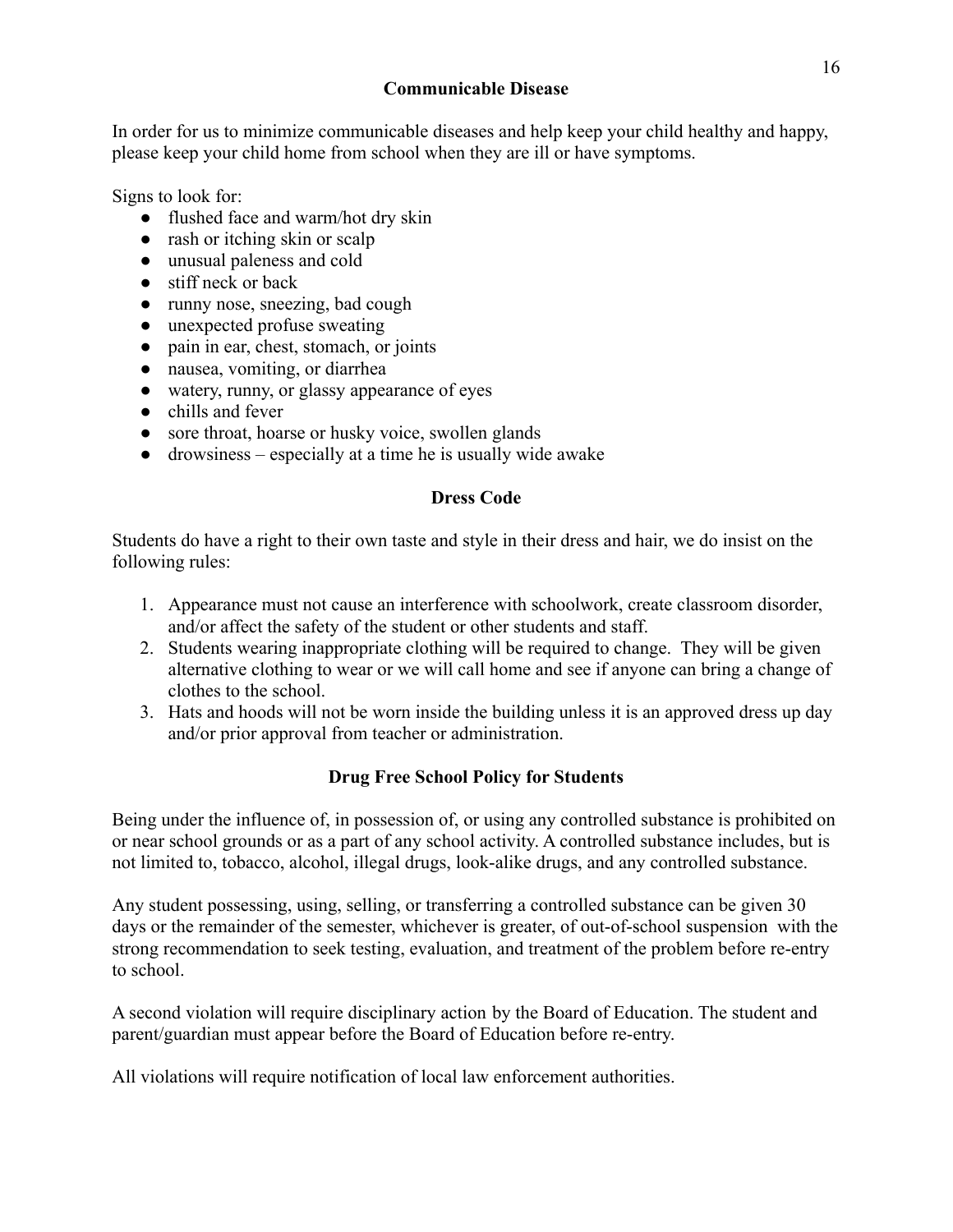#### **TOBACCO FREE SCHOOLS POLICY (Effective the opening day of the 1995-96 school year)**

It is the desire of the Board of Education to provide a healthy environment for all students attending White Pigeon Community Schools. In order for this goal to be attained the Board henceforth prohibits all individuals from using tobacco (in any form) in any school building, on school grounds, or in any school vehicle.

LEGAL REF: MCL 750.473

First Reading: August 15, 1994 Second Reading: September 19, 1994 Approved: September 19, 1994

#### **Central Elementary Expulsion Policy**

School Code (MCL 380.1311) requires the expulsion of students who possess a dangerous weapon in a weapon free school zone or who commit arson or rape in a school building, on school grounds, or at any school related activity. A student may also be expelled for disciplinary reason by action of the school board, upon recommendation of the principal.

#### **Field Trip Permission Slips**

Permission slips for field trips (page 31) are kept in the student's permanent records and are good for any field trip while at Central Elementary. If you have not filled one out, please stop by the office or call 483-7107 and we will send one home. Teachers will send home additional information regarding field trips.

#### **Fundraiser Procedures**

No student at Central Elementary is required to participate in any form of fundraising that may take place. However, if the fundraiser is to pay for a special field trip that is not covered out of the school district's general fund, there may be an additional cost to a student that does not participate. Students and parents will be notified in writing as to what the cost will be before determining whether or not they wish to participate in the fundraiser.

When a student becomes involved in a fundraiser, that student and his/her family will be responsible for all materials and/or monies that may be due. If there are outstanding materials and/or monies, the student responsible may not be allowed to participate in the field trip.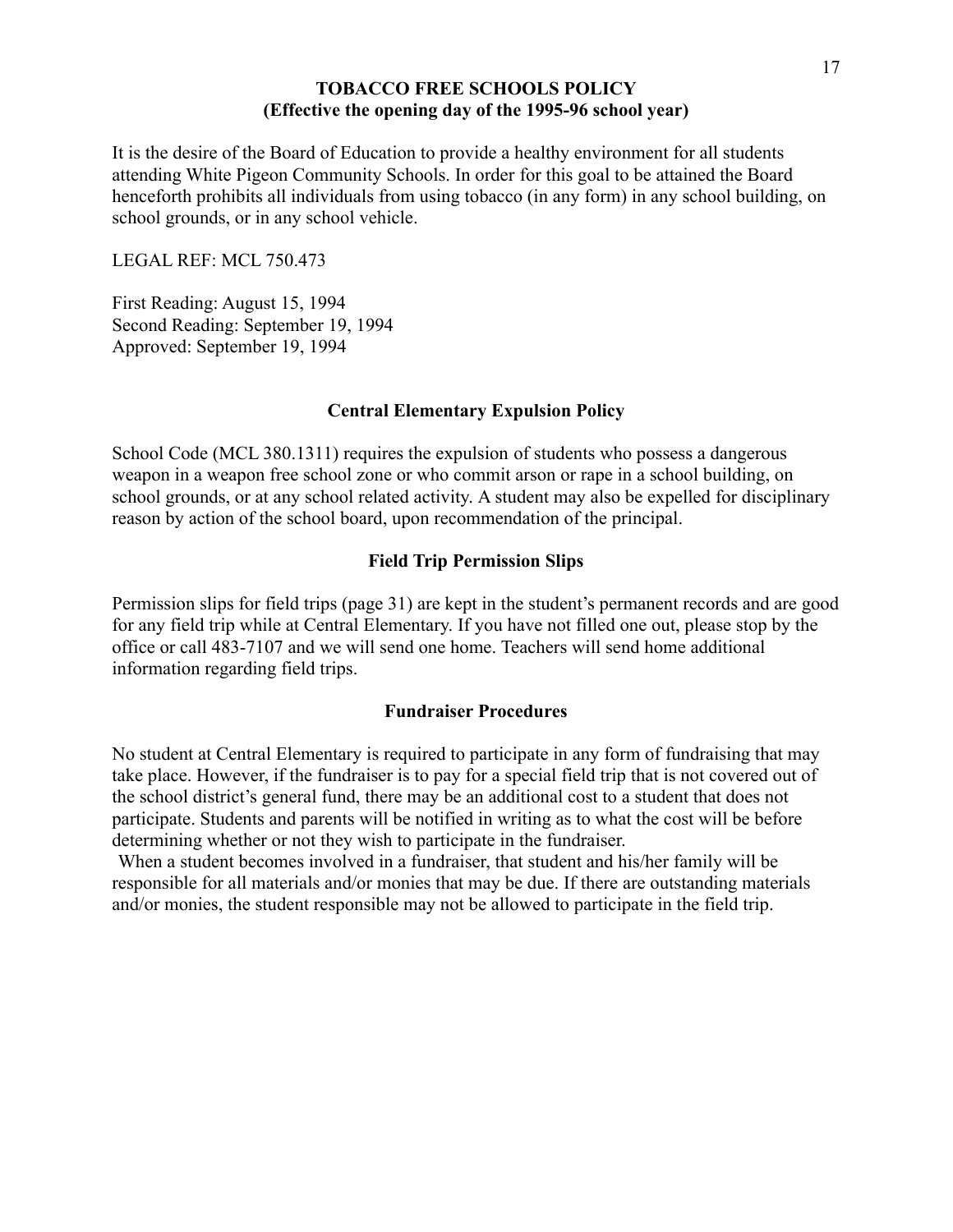## **A Grade May Be Changed Under School Code: 380.1249, Section 1249: Review of official transcript; grade changing procedures.**

A grade may be changed by a Board Member, Superintendent, Principal, Counselor, or another Teacher when the Teacher giving the grade:

● Is informed of one (1) or more reasons for the change and concurs with the grade change

When the Teacher giving the grade **does not concur** with the Grade Change;

- A proponent for the grade change submits in writing a request for grade change to the principal stating reasons for a grade change within 30 days after the pupil received the grade(s)
- A teacher in a school or a counselor may become the proponent for a grade change and cause a panel to convene and is not subject to the 30 days limitation following a pupil receiving the grade(s).
- The principal may decide to file a notice with the Board that a panel may convene within 20 days of this filing.
- The panel must meet within 20 days after written request is received
- The panel must prove that there was no rational basis for the challenged grade under the teacher's established grading procedure.
- The panel's decision may be appealed to the Board within 30 days of the panel's decision.
- The panel will consist of:
	- o 3 teachers selected by their bargaining unit
	- o 1 Board member
	- o Superintendent or Designee
	- o **Cannot** be the person causing the panel to convene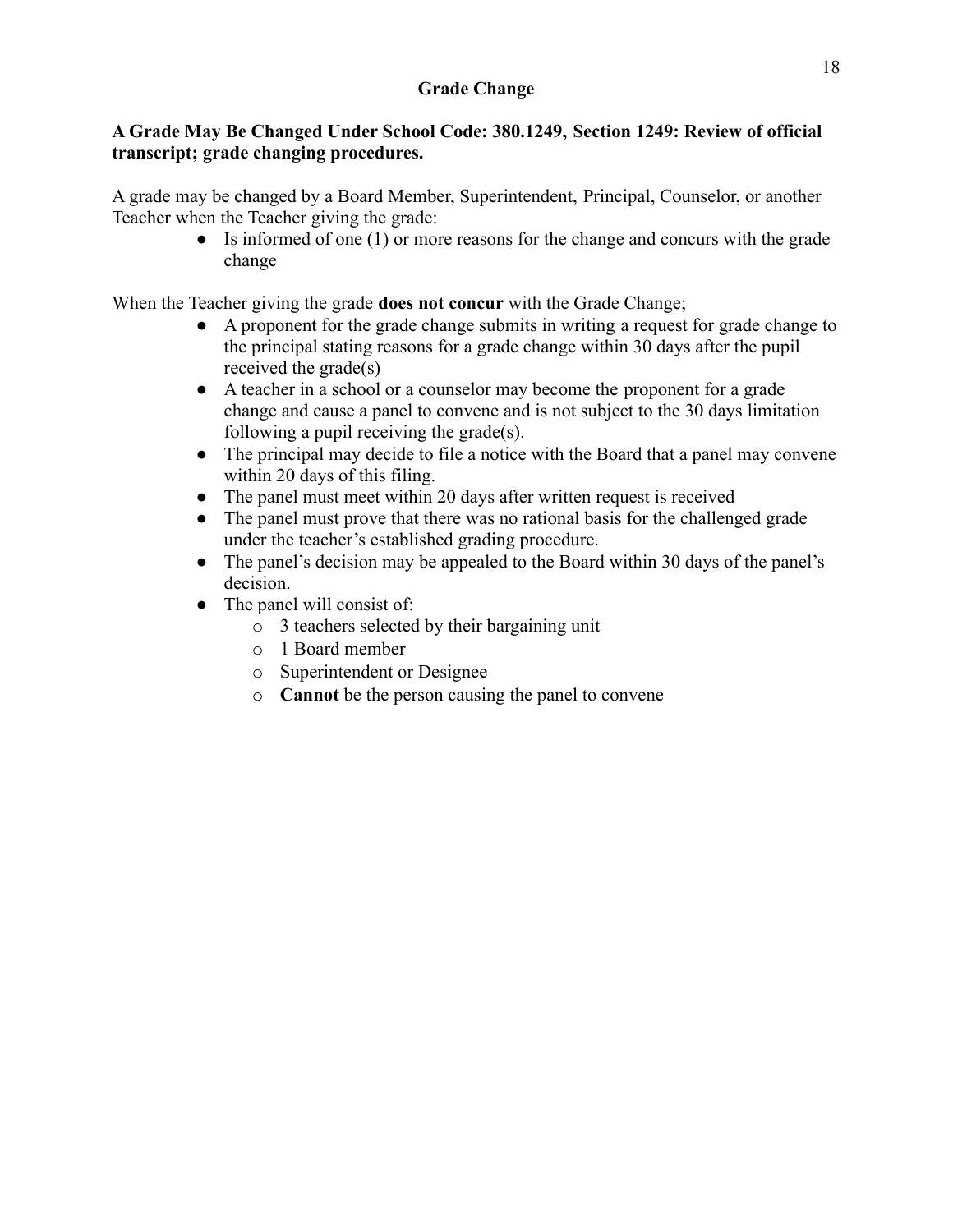#### **Head Lice**

 (Our policy is aligned with the Michigan Department of Education and the Michigan Department of Community Health Head Lice Manual)

Head lice is usually a problem in the early fall. Please check your child's head before the start of the school year. Treatment is required if you find live lice and/or nits  $\frac{1}{4}$  inch or closer to the scalp. It is our feeling that if we all work together and follow precautions, we prevent the spread of head lice to other children. We urge you as parents to:

- 1. Tell your children not to share combs, brushes, hats, scarves, coats, or clothing with other children.
- 2. If your child has long hair, we suggest you braid it or have them wear it in a "pony tail".
- 3. Watch to see if your child scratches his/her head and listen for any complaints about itching of the scalp.
- 4. If your child has been found to have head lice, check every member of the family. (Pets will not be infected) Look for tiny white eggs (nits) on the hair shafts, near the nape of the neck and behind the ears. Head lice are small grayish-tan insects without wings. All family members with lice or nits must be treated.
- 5. Use an effective head lice treatment, mayonnaise or cooking oil. A second treatment is recommended 7-10 days after the first one. Whatever treatment you choose, follow the instructions carefully.
- 6. Wash clothes, bed linens, and towels. Use hot water, and then dry on the hot cycle for at least 20 minutes. Items such as stuffed animals, headphones, hats, and helmets that are not machine washable must be dry-cleaned or stored at room temperature in a tightly sealed plastic bag for at least two weeks.

All children found with live lice and/or nits  $\frac{1}{4}$  inch or closer to the scalp will have their parents called to inform them, and be sent home with a letter explaining our procedures. Parents will have the option of coming to get their child that day from school, but students will be allowed to stay for the remainder of that school day. Central Elementary requires all children with live lice and/or nits  $\frac{1}{4}$  inch or closer to the head must be treated and rechecked before they may return to school. The recheck time will begin at 7:30 a.m. in the office. A parent whose child misses more than three days with head lice is considered negligent. Letters will be sent to the parent, following standard truancy procedures.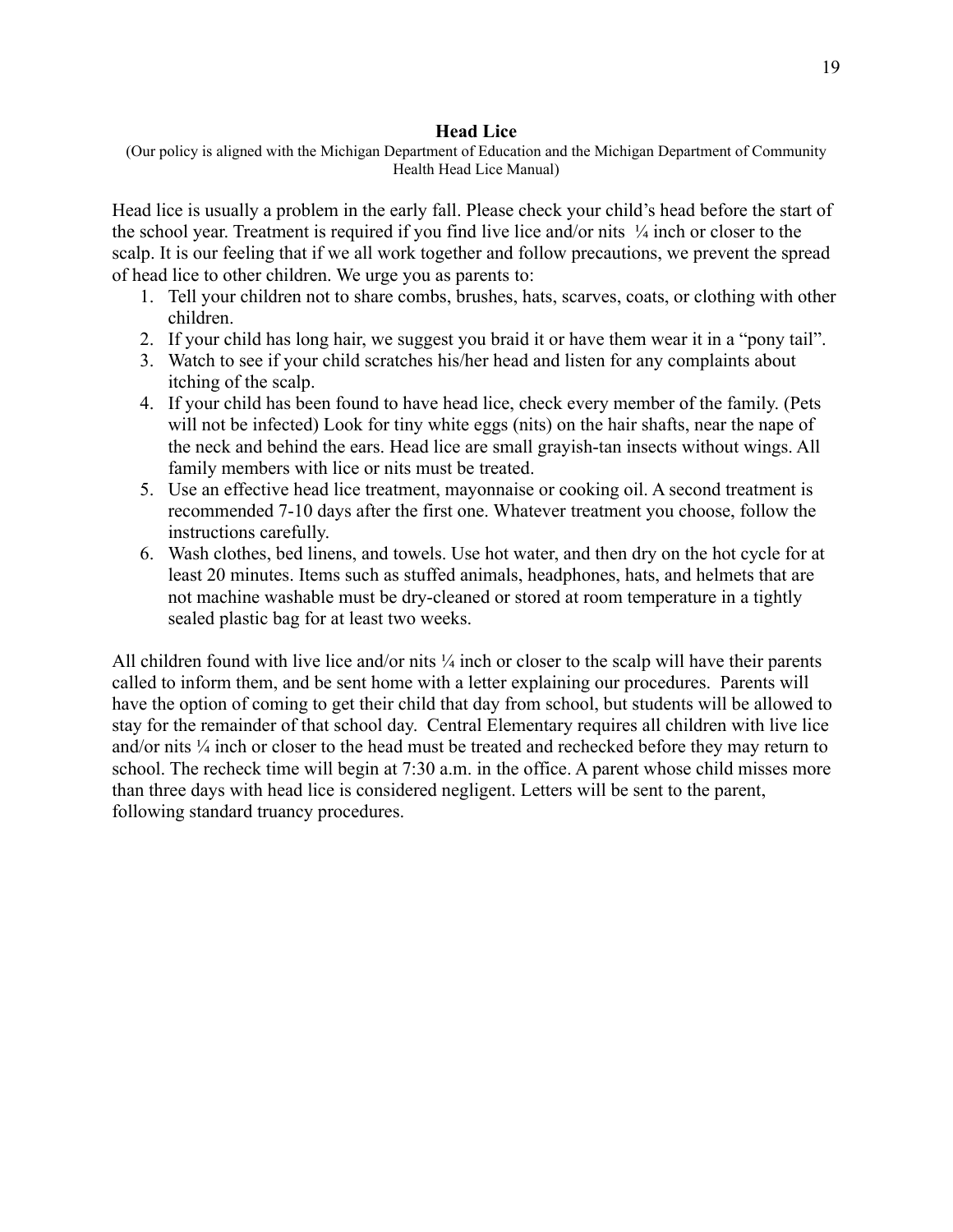#### **Immunization**

Michigan law requires that "all children enrolling in any public, private, parochial, or denominational school in Michigan for the first time shall submit a statement signed by a physician that they have been immunized or protected against Diphtheria, Tetanus, Pertussis, Measles, Rubella, Ployomylitis, and Hepatitis-B." **CHILDREN WILL NOT BE ALLOWED TO COME TO SCHOOL UNTIL ALL IMMUNIZATIONS ARE COMPLETE.**

#### **Your Child is REQUIRED to have the Following Immunizations:**

**4 DPT - DIPHTHERIA, TETANUS, PERTUSSIS 4 - POLIO 2 MMR - MEASLES, RUBELLA, MUMPS 3 HEP-B - HEPATITIS-B 2 VARICELLA - CHICKENPOX (OR DATE CHILD HAD CHICKENPOX) 1 MENINGOCOCCAL - FOR CHILDREN 11-18 YEARS OF AGE**

#### **Student Information**

We need current information for your child in case of emergency. We must know if you have:

- 1. a new address
- 2. a new telephone number
- 3. a new place of employment
- 4. a new work phone number
- 5. a change of baby-sitter
- 6. a change of emergency name or phone number

#### **Please contact the school at 483-7107 ext: 52000 about these changes or send a note with your child to the office.**

#### **Keggar Policy**

In accordance with recent laws, a school administrator or teacher must immediately notify the appropriate law enforcement agency when knowledge of a party containing illegal substances is known in advance, is presently taking place, or has taken place.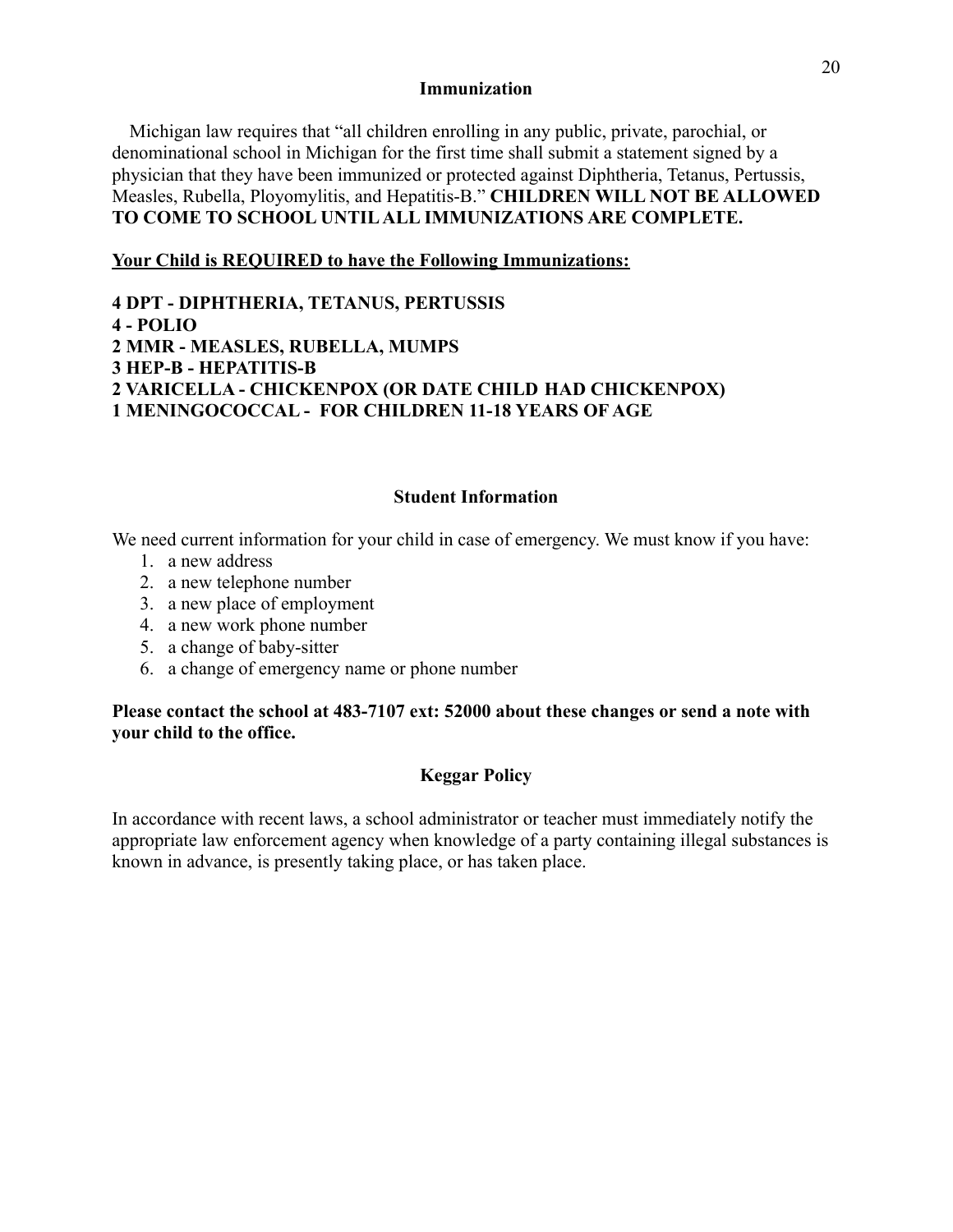#### **Leaving School**

No Central Elementary student is to leave the school or playground without a written note from his/her parents.

The health, welfare, safety, and security of all of our students are of utmost importance. At times of emergency, when other than a parent or guardian comes to school to request permission for dismissal of a student during the school day, the individual's proper photo identification will be examined by the building principal, or office secretary (or attendance secretary where applicable). The student is to remain in the classroom while the parent/guardian is being contacted. The parent/guardian must give permission directly to the principal, or office secretary (or attendance secretary where applicable). Only after permission is given by the parent or guardian, will the student be called to the office and properly execute checking out procedures in accordance with the student handbook. Only then, will a student be given permission to leave with a non-parent or non-guardian.

### **Lost and Found**

The children at Central Elementary may lose many items (hats, mittens, etc.) during a typical school year and will have an opportunity to claim them. If your child has lost something and cannot find it, please feel free to come to the Principal's Office and request permission to look through the "lost and found" box.

## **PLEASE MARK YOUR CHILD'S PERSONAL ITEMS, i.e., COATS, HATS, BOOTS, ETC., WITH FIRST AND LAST NAME**

## **Medical Expenses and Liability**

Medical expenses resulting from emergency care and subsequent treatment and rehabilitation for injuries sustained on school property are the responsibility of the parent or guardian.

## **Party Invitations**

We **DO NOT** allow students to pass out **individual** party invitations in the school building. All such invitations should be sent to the home to prevent hurt feelings among classmates. A total class invitation is permissible.

#### **Pesticides**

Any time pesticides are used on school property, a notice will appear on the entrance door.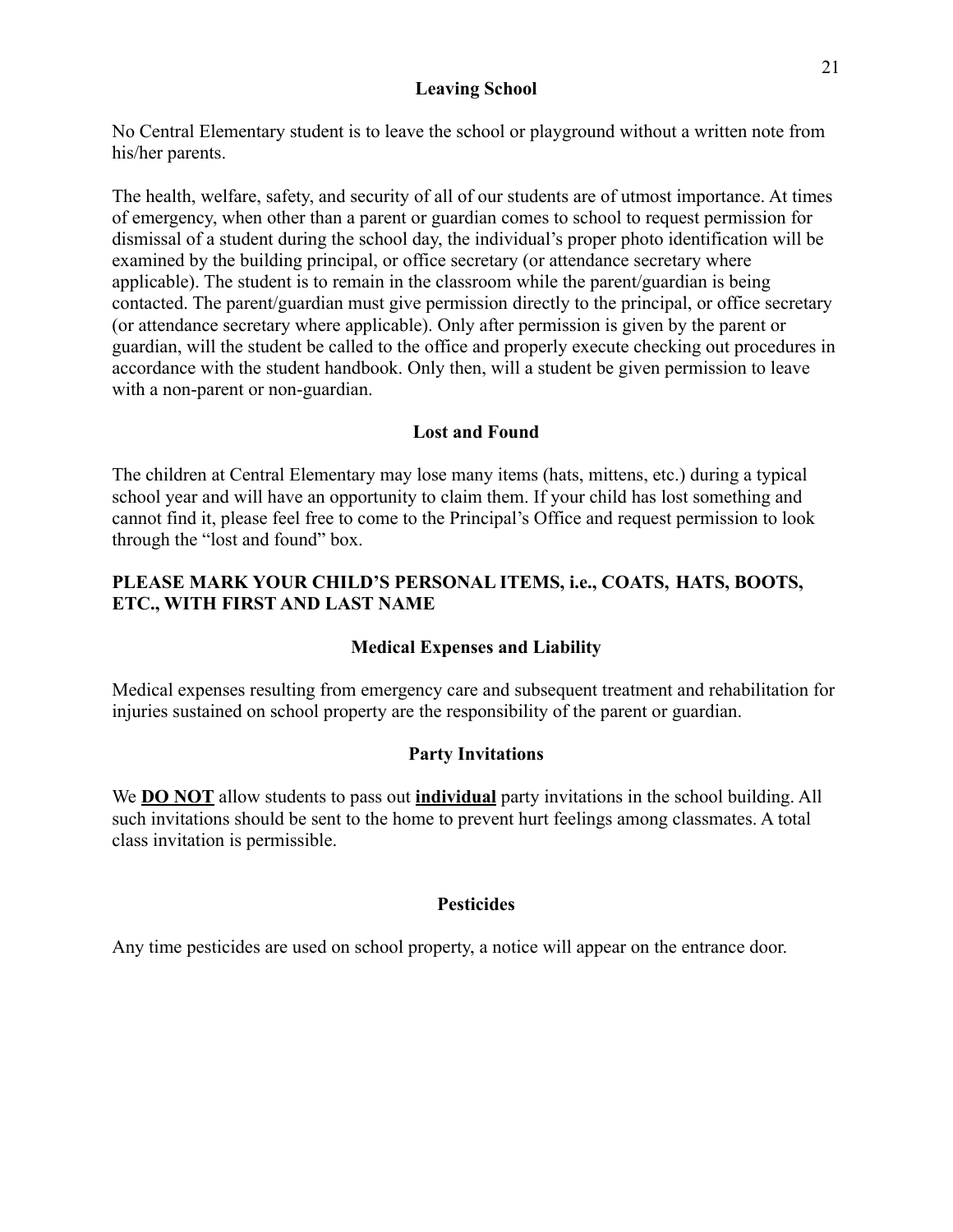#### **Recess Policy**

### Our policy concerning recess time is that **all pupils participate in recess unless they have a note from their doctor requesting otherwise**.

We are very sensitive to the weather conditions. We watch the temperatures and wind chill in the winter. Rainy conditions mean that we will be inside for recess. Listen to the weather report so you know how to dress your child for the day. **Children are not good judges of what weather conditions will be.**

When children wear boots to school, please make sure they bring shoes to wear in the classroom. All children need gym shoes for recess and physical education. This is for the safety of the children playing in the gymnasium.

### **Search and Seizure**

To maintain order and discipline in the schools and protect the safety and welfare of students and school personnel, school authorities may search a student and/or student lockers and desks under the circumstances outlined below and may seize any illegal, unauthorized, or contraband materials discovered in the search. Student lockers and desks are school property and remain at all times under the control of the school district. However, students are expected to assume full responsibility for the security of their lockers and desks. Students should not expect privacy regarding items placed in school property because school property is subject to search at any time by school officials. Periodic general inspections of lockers and desks may be conducted by school authorities for any reason, at any time, without notice, without students consent, and without a search warrant.

A student's failure to permit searches and seizures as provided in this policy will be considered grounds for disciplinary action. A student's person and /or personal effects (e.g., purse, book bag, athletic bag) may be searched whenever a school official has reasonable suspicion to believe that the student is in possession of illegal or unauthorized materials. If a properly conducted search yields illegal or contraband materials, such findings shall be turned over to proper legal authorities for ultimate disposition.

#### **Selling Items at School**

Selling items at school by students is not permitted unless the student is selling for an organization that has been approved by school authorities. An example would be "Girl Scout Cookies", The Book Fair, etc. Check with the office before allowing your child to sell anything.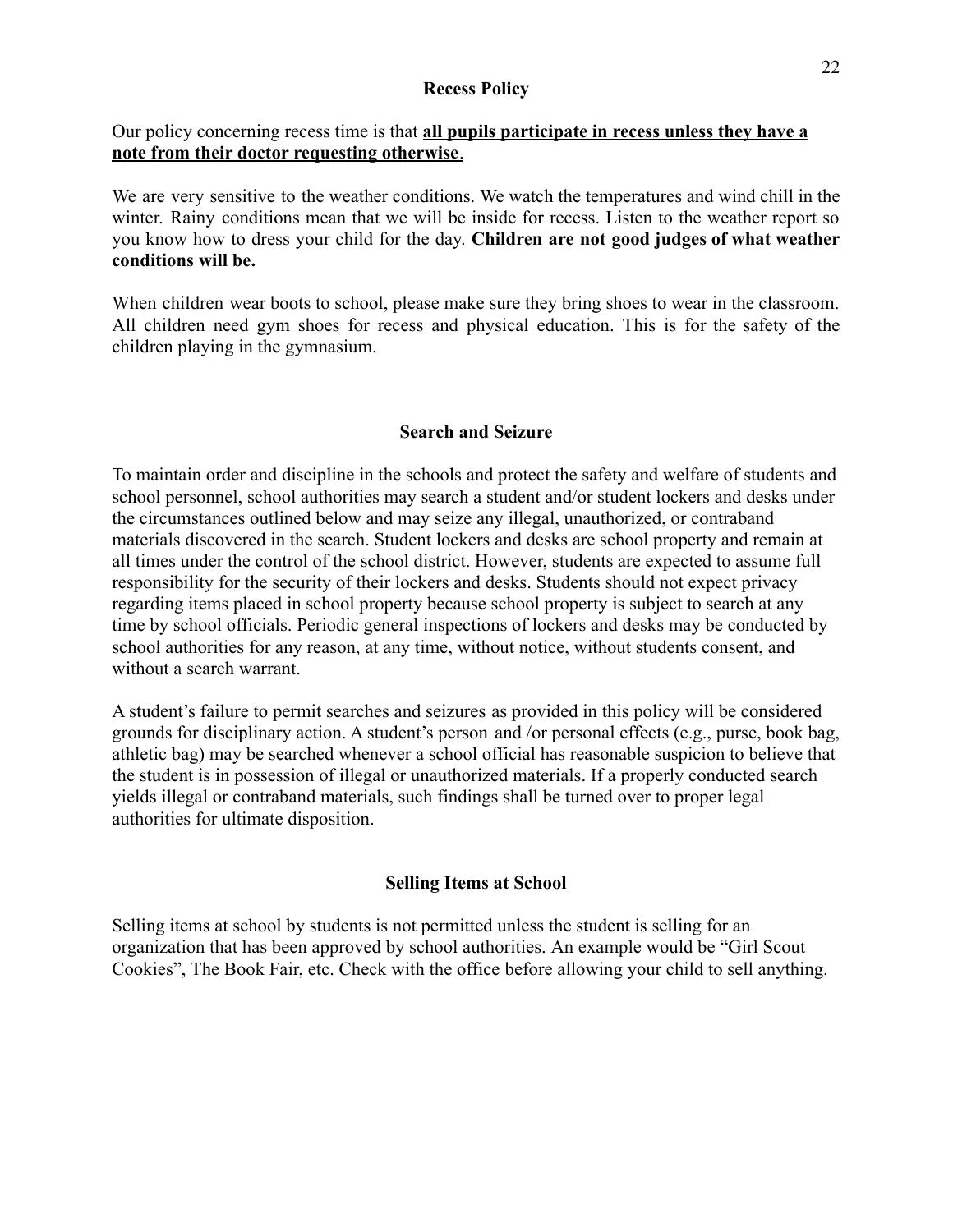#### **Sexual Harassment Policy**

Every student/individual has the right to be treated with respect. Sexual harassment is a violation of the Civil Rights Act of 1964 and the Michigan Civil Rights Act. Sexual harassment is a form of discrimination. As sexual harassment is unacceptable at Central Elementary School, it is against the policy of this school for any student, administrator, teacher, employee, volunteer, or any visitor to sexually harass another person.

Sexual harassment is defined as: unwelcome sexual advances, or requests for sexual favors, or other verbal or physical conduct or communication of an intimidating, hostile or offensive sexual nature.

Verbal includes: sexual innuendos, suggestive comments, jokes of a sexual nature, sexual propositions, threats, remarks about a person's clothing or body, remarks about sexual activity or speculation about a person's previous sexual experience.

Non-verbal includes: sexually suggestive objects or pictures, graphic commentaries, suggestive or insulting sounds, whistling, obscene gestures.

Physical includes: unwanted physical contact of a sexual nature, including touching, pinching, unnecessary touching, patting, hugging or brushing against a person's body, coerced sexual intercourse, assault.

- 1. Any student or his/her parent who believes he/she has been subjected to sexual harassment may (should) bring forward a verbal complaint to a building administrator. He/she will be asked to file a statement and asked for details.
- 2. Any allegation brought to our attention shall be reported to the counselor/social worker or principal who shall conduct an investigation of the incident. The investigation shall include notifications to the complainants' parent or guardian, notification to the accused of a complaint and his/her parent and a taking of a statement from the accused. Further investigation shall follow at the discretion of the counselor/social worker using the utmost care and discretion so as not to further harm either student's confidentiality.
- 3. Upon the conclusion of the investigation, the following range of penalties are possible at the discretion of school personnel:
	- o Verbal harassment:
		- a. Warning
		- b. Warning, meeting with parent(s)
		- c. Warning, meeting with parent(s), police
		- d. 3 days out-of-school suspension
		- e. 5 days out-of-school suspension
		- f. Meeting with Superintendent and Principal
		- g. Permanent expulsion
	- o Physical harassment:
		- a. Warning
		- b. Warning, meeting with parent(s), police
		- c. 3 days out-of-school suspension
		- d. 5 days out-of-school suspension
		- e. Meeting with Superintendent and Principal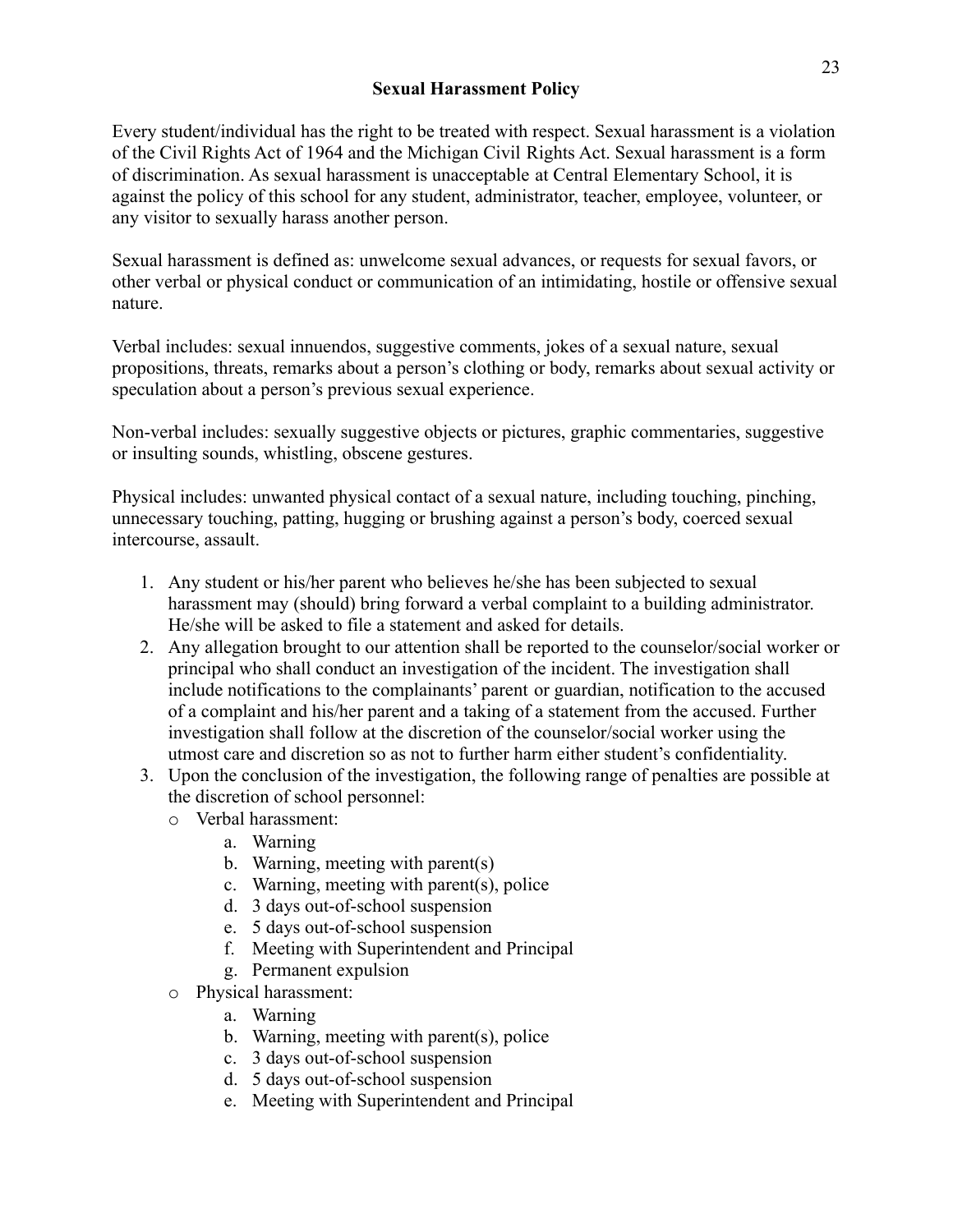- f. Permanent expulsion
- o Counseling sessions with the counselor/social worker may be required at each step as the infractions become more serious. In no event do the above penalties preclude the harassed student from filing a criminal complaint with the police.
- Any student found guilty of filing a false harassment charge shall be subject to the same range of penalties as above.
- If any student or parent is not satisfied with the results he/she may appeal through the regular appeals process to the superintendent and the Board of Education if he/she so desires.
- Central Elementary School will NOT tolerate any form of retaliation toward students (male or female) who have filed a sexual harassment claim. The range of penalties for such retaliation shall be the same as if that person had been the original harasser.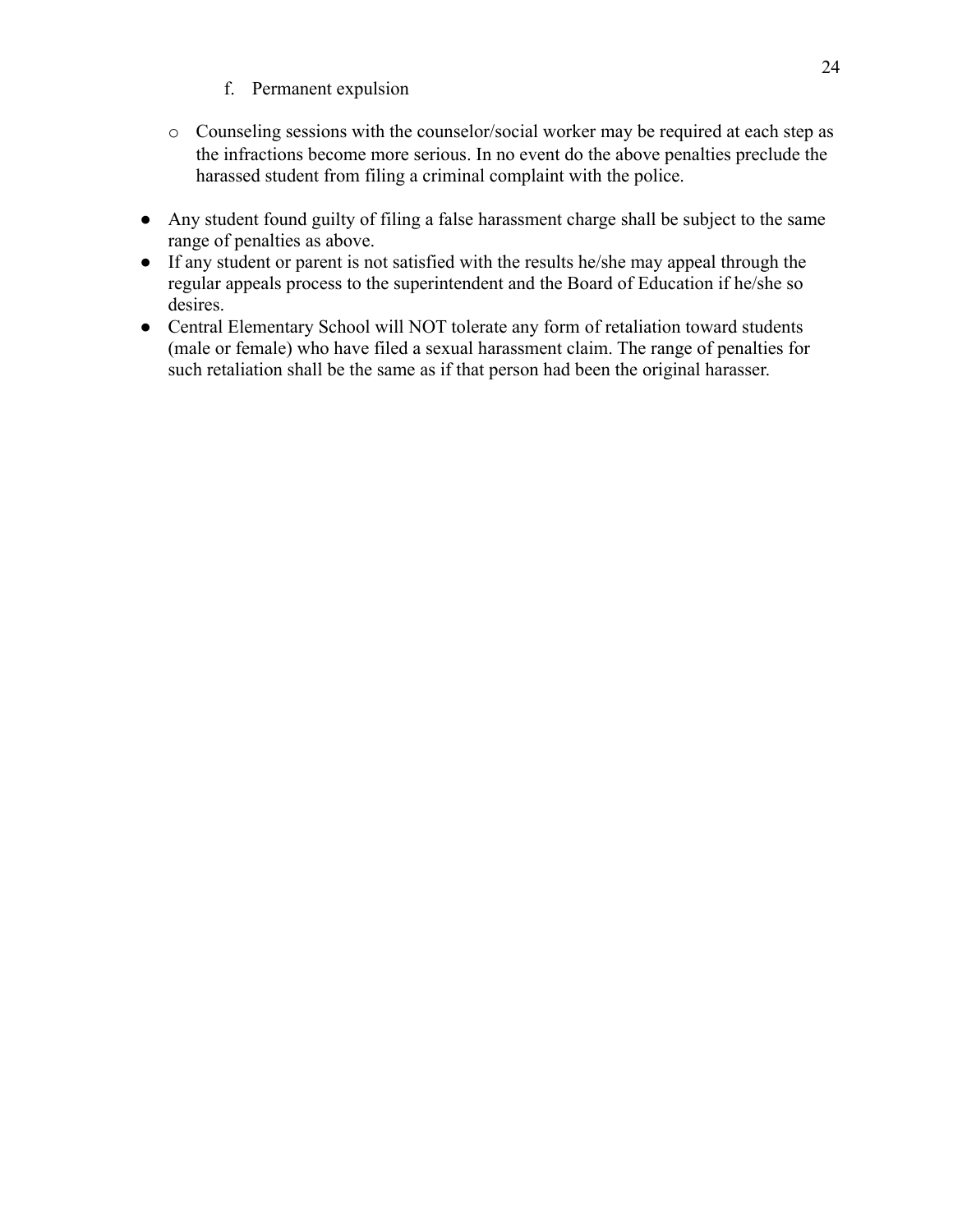# **Sexual Harassment Report Form**

| Name of Person Filing Statement:                          |
|-----------------------------------------------------------|
| Name of Alleged Harasser:                                 |
| What happened:                                            |
|                                                           |
| When happened:                                            |
| Witnesses:                                                |
| What I said/did:                                          |
|                                                           |
| How I felt:                                               |
| How the alleged harasser responded (verbatim quotations): |
|                                                           |
|                                                           |

Signature of School Personnel Signature of Student

 \*Signature only attests to agreement as to accuracy of recording of the above information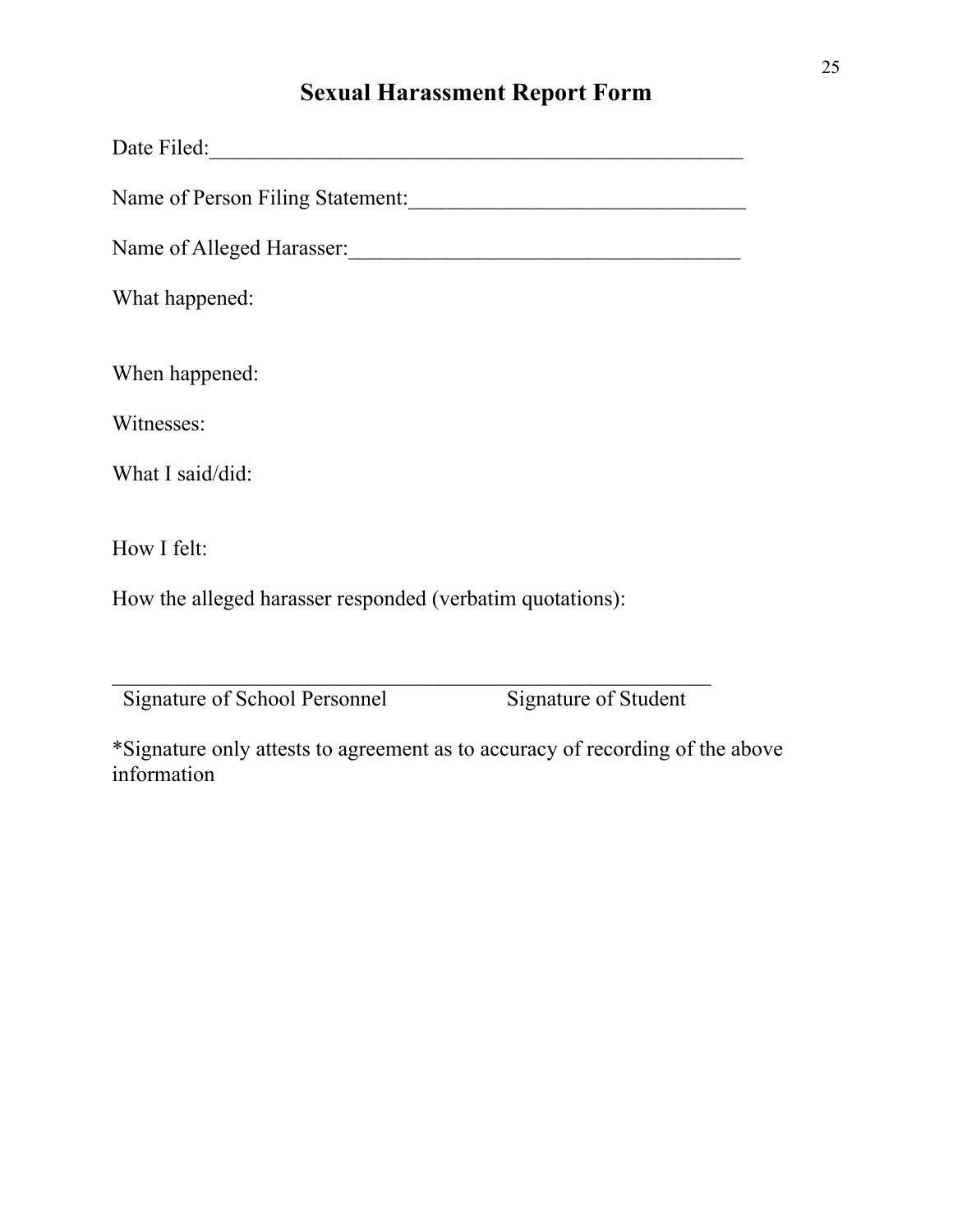## **Student Placement**

The following guidelines will be used to help in determining the placement of students. Placement decisions are based on teacher recommendations, special needs, academic balance and parental request. **A request is not a guarantee that the student will be placed in the requested classroom**. To make a request contact your child's teacher at the **beginning of April** with your child's current teacher to discuss the appropriate placement.

The evaluation of every request will be based on the following rubric. The rubric is based on School Board Policy and sound educational factors:

- 1. Board Policy HJ
	- a. Academic Achievement
	- b. Chronological Age
	- c. Size and Physical Development
	- d. Emotional Maturity
	- e. Social Maturity
- 2. Board Policy HK
	- a. Professional Staff Recommendation
	- b. Mental Ability
- 3. Board Policy HL
	- a. Self-Esteem (confidence)
- 4. Other Educational Factors
	- a. Learning Style
	- b. Test Scores
	- c. Personality Needs
	- d. Teacher Recommendation (double points)

## **Technology Policy and Procedures**

The following section clarifies the Technology Policy and Technology Procedures documents adopted by the White Pigeon Community School Board of Education. Access to the internet via White Pigeon Community Schools indicates agreement to accept and follow its established policies. The "Internet Use Application Form" (see page 36) needs to be filled out, signed and returned to allow your child use of the internet at school.

If system users violate any of the district ethical and legal guidelines, their access via the school system may be terminated, and future access may be denied.

## **Responsible internet users will:**

- o Refrain from accessing any areas that may be offensive due to pornographic, discriminatory, violent, or otherwise illicit/illegal content
- o Accept responsibility for monitoring information which they access or receive via the internet
- o Accept responsibility for obeying copyright laws, i.e., they will not download games, music, graphics, videos, or text materials that are copyrighted
- o Behave courteously and use appropriate language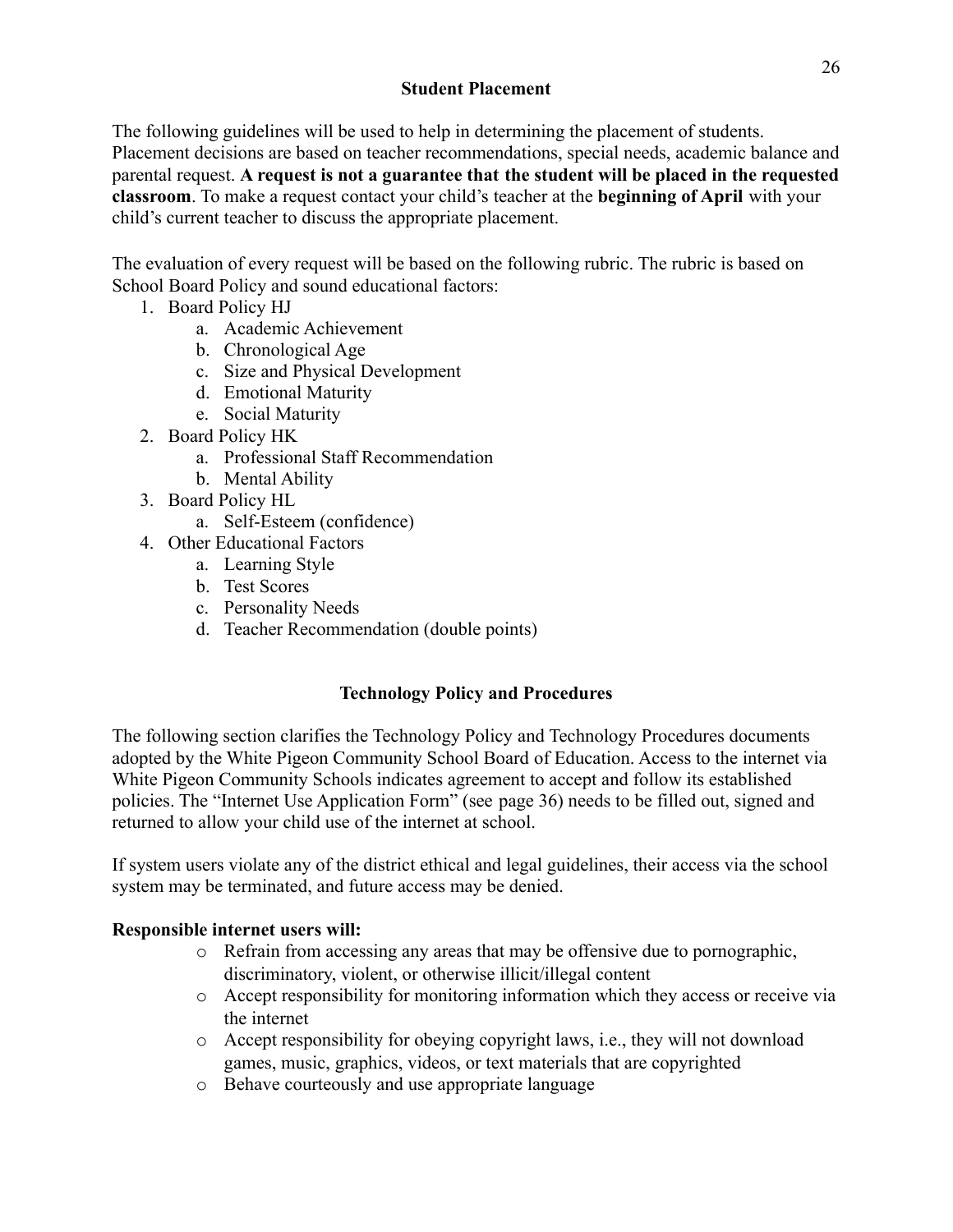- o Report a known instance of inappropriate, harassing, and/or abusive language used over the system to an administrator, teacher, or counselor
- o Refrain from revealing personal information such as an address and phone number over the internet
- o Refrain from lending a password or account to others
- o Refrain from wastefully using finite resources
- o Refrain from degrading or disrupting equipment or system performance
- o Respect the data of other users

White Pigeon Community Schools fully supports the internet as a tool to access information around the world. Its benefits and opportunities far outweigh any disadvantages of access. However, non-educational materials are also available through the internet. Ultimately, it is up to parents and guardians to set and convey standards for their children to follow, and it is the student's responsibility to uphold those standards. Accordingly, the district respects each family's right to decide whether or not to permit their child to access the internet.

The district assumes no responsibility for:

- o Content received by an account holder from a source outside the district
- o Costs, liability, or damages caused by the way access is utilized
- o Consequences of service interruptions or changes
- o Privacy of electronic mail

Misuse of internet consequences:

- $\circ$  1<sup>st</sup> Offense: Detention and warning
- o 2nd Offense: Banned from school computer usage for 9 weeks
- $\circ$  3<sup>rd</sup> Offense: Banned from school computer usage for remainder of the school year
- $\circ$  4<sup>th</sup> Offense: Banned from school computer usage for entire school career

(School related assignments that require computer use must be approved by the teacher and principal)

## **Telephone/Cell Phone/Technology Use**

The school telephone is installed for school use. **Students are not to use the telephone to arrange play time, forgotten bus notes or a sleepover.** Students must have permission from an adult before using the telephone.

Students who bring cell phones and other technology devices to school must keep them turned off in their backpacks during school hours, including bus rides. Special circumstances will be communicated to students when devices are allowed to be used prior to the event.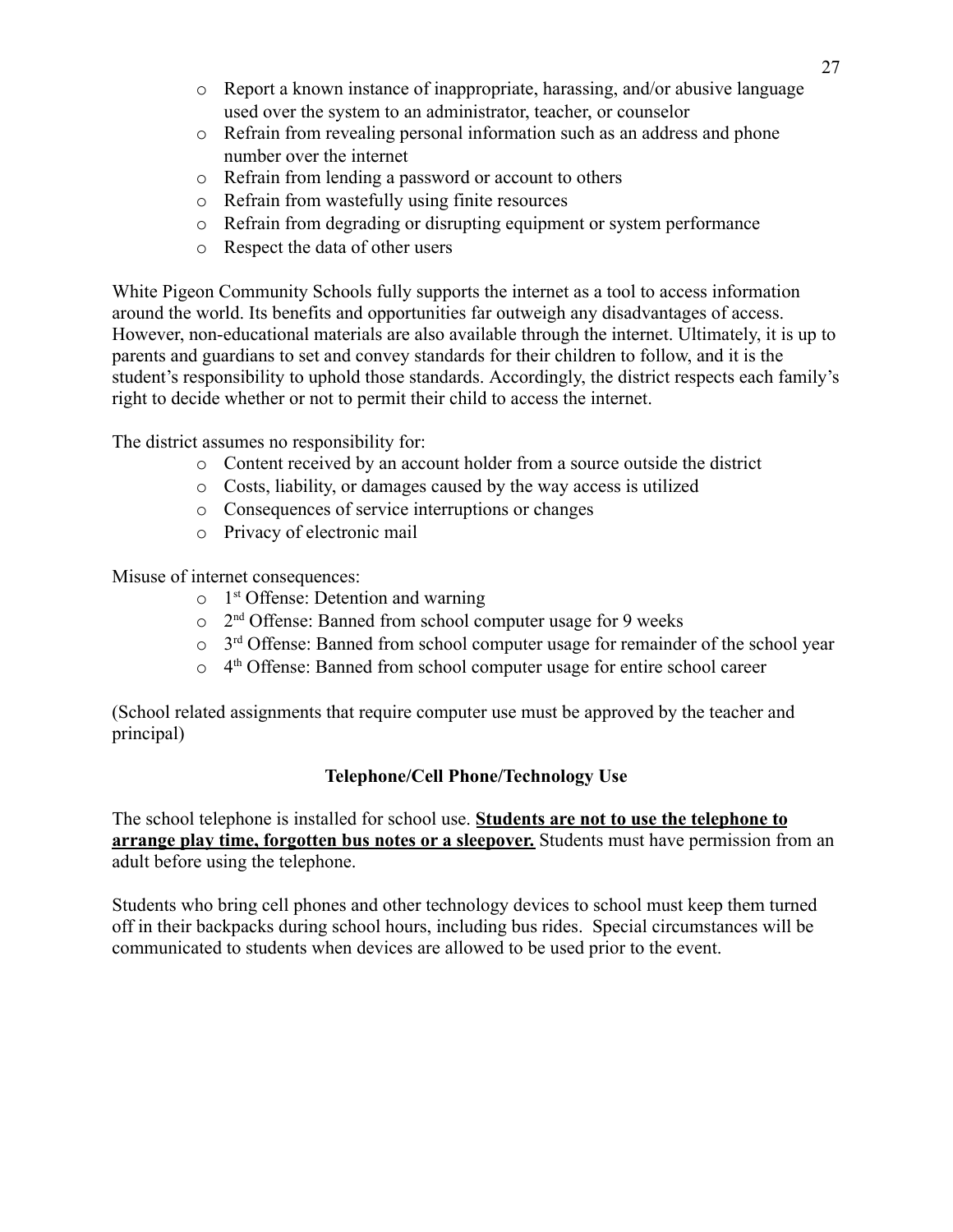#### **Tornado Watch Policy**

At the Special School Board Meeting, held on April 15, 1996, the White Pigeon School Board voted unanimously that **"during a tornado watch, students would not automatically be dismissed to return home."** There is much to take into consideration before a decision of early dismissal is made. As always, early dismissal and school closing will be communicated through local radio and television stations.

#### **Fire, Tornado and Lockdown Drills**

Fire drills are held throughout the year. The fire drill signal is a loud continuous buzzer sound. Classes leave the building and go to their designated area. Students will enter the building when the "all clear" signal is given.

Tornado drills are also held throughout the year. The tornado drill signal is announced over the PA system. The class will move to a pre-arranged location in the building and remain until the "all clear" is sounded. Students are to remain quiet and orderly.

Lockdown drills are held throughout the school year. These drills are announced over the PA system. Staff follows the procedures that are outlined in their "Go" box manuals.

All drill schedules are located on the district website.

#### **Weather Information**

Keeping parents informed and involved helps to assure student safety and improve student success. To help keep the lines of communication open, the school has implemented the Instant Alert for School. Within minutes of an emergency, school officials can use the system to deliver a single, clear message to the students' families by telephone, cell phone, e-mail, pager or PDA in any combination. An informational sheet is available in the office if you need one and also on the website.

Information will also be posted on our Facebook page for White Pigeon Community Schools.

#### **Children Walking to School**

For the safety of your children, we recommend students cross U.S. 12 at the intersection of U.S. 12 and Kalamazoo Street or at the corner of U.S. 12 and Lincoln Street. If your children cross at the intersection of U.S. 12 and Kalamazoo Street, using the stoplight, please make sure they are instructed how to cross properly and safely. Students crossing at the stoplight are not the responsibility of the school district. At the corners of Lincoln Street and U.S. 12 crossing guards will be posted between the hours of 7:15 –8:00 a.m. M-Th and 8:15-9:00 a.m. F and 3:00-3:30 p.m. Parents are asked to stress to children the importance of obeying the rules of the crossing guards and listening to instructions carefully.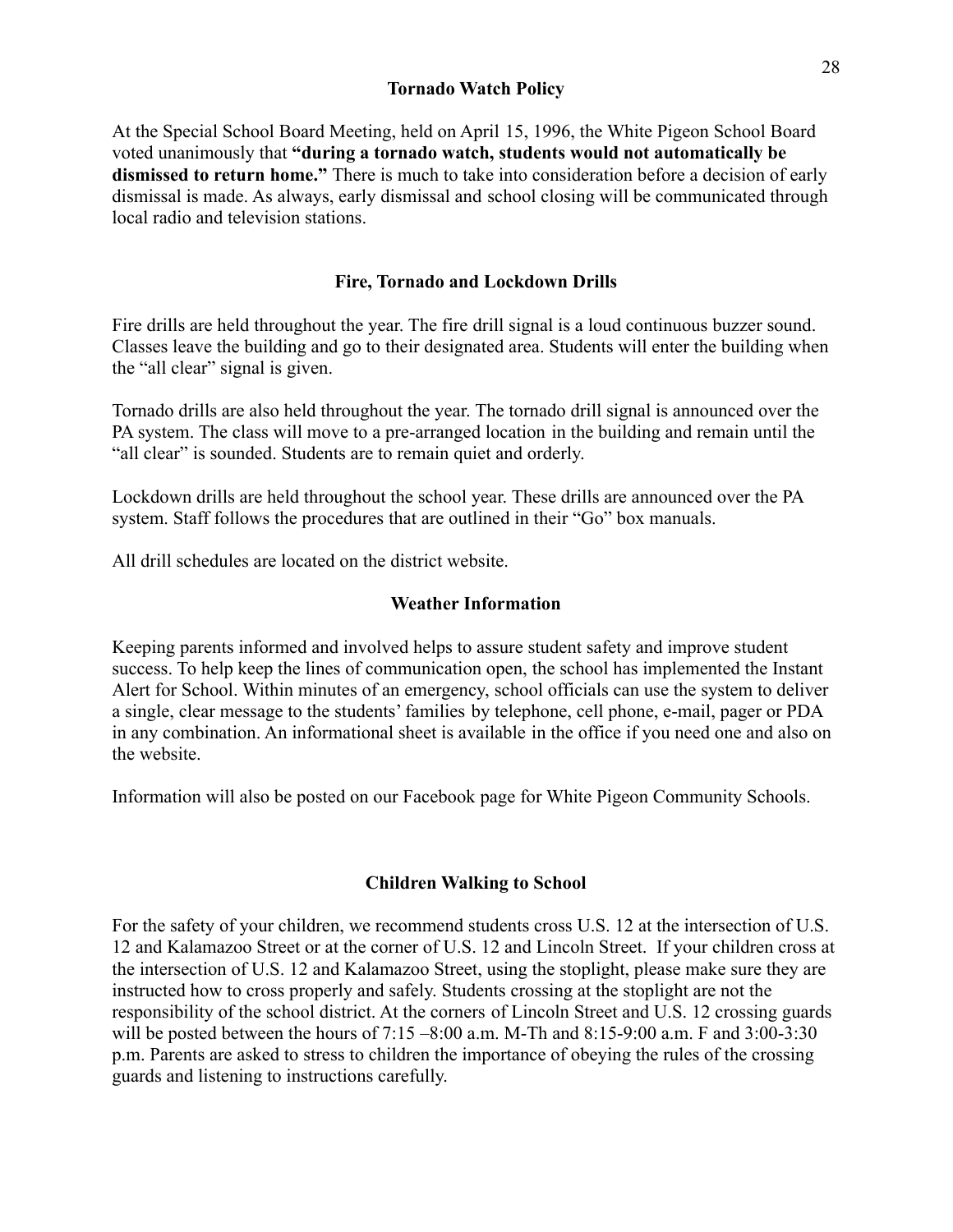Students riding bicycles to school should take the bicycle directly to the bicycle rack in back of the school. **All** bicycles should be carefully placed in the rack. It is recommended that all students riding bicycles use a bicycle lock.

Students are not to ride bicycles on the playground. All bicycle riders are requested to walk their bicycles across the street at all intersections and in areas of heavy congestion, i.e., the sidewalk in back of the school at the beginning and end of the school day.

## **White Pigeon Community Schools Procedure for Resolving Concerns**

Communications of personnel concern made to building administrators or program supervisors will be directed as follows:

- o If an individual expresses a concern to a building administrator or program supervisor, the individual will be asked to complete "A Statement of Concern."
- o The administrator or program supervisor will inform the individual with a concern to first discuss the concern with the appropriate school personnel. The administrator or program supervisor will explain how to make this contact.
- o The administrator or program supervisor will notify school personnel of the complaint.
- o The individual with the concern and school personnel will meet together to resolve the concern.
- $\circ$  If the problem cannot be resolved, then the administrator or program supervisor will meet with the individual expressing the concern and the school personnel.

Communications of personnel concerns/complaints made to the superintendent's level will be directed as described below:

o The parent or community member with a personnel concern will be asked by the superintendent if he/she has shared the concern with the staff member involved.

## **IF NOT:**

- o The parent or community member will be requested by the superintendent to share concern(s) with the staff member the concern involves. The superintendent will ask the parent or community member to keep the superintendent informed as to how the concern has been handled.
- o The superintendent will communicate to the staff member's immediate supervisor. The superintendent will ask the immediate supervisor to keep the superintendent informed as to how the concern has been resolved.

## **IF THE PARENT OR COMMUNITY MEMBER HAS SHARED THE CONCERN WITH THE STAFF MEMBER:**

o The parent or community member will be asked by the superintendent to share the concern with the staff member's immediate supervisor. The superintendent will